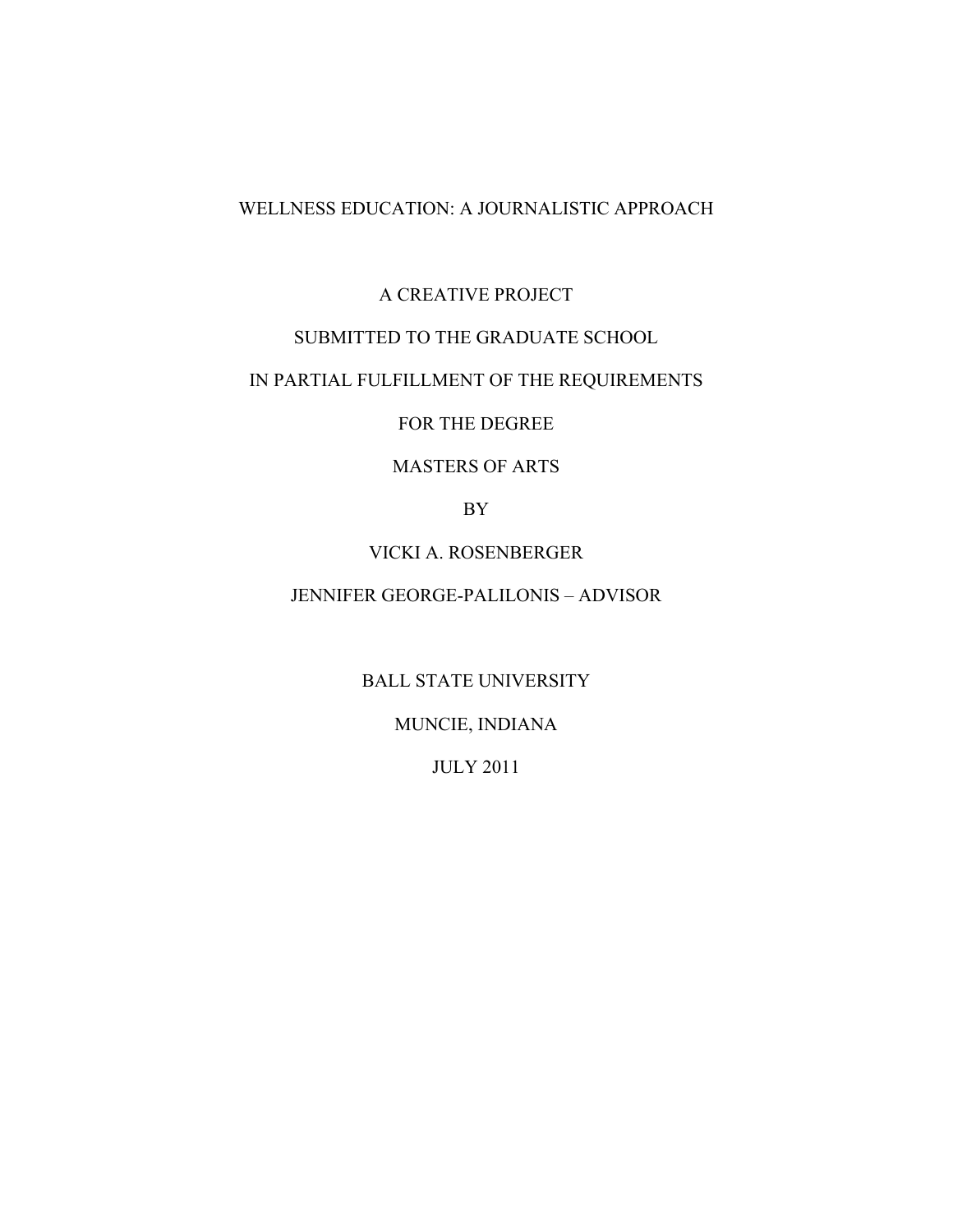# **CONTENTS**

| Background<br>1<br>1<br>Significance of problem<br>5<br>8<br>Solution<br>8<br>9<br>A compare and contrast with existing wellness websites<br>12<br>Site information<br>13<br>13<br>Types of content<br>14<br>15<br>16<br>Site map and organization<br>22<br>Other content<br>22<br>23<br>24<br>25<br>25<br>26<br>28<br>Summary<br>29<br>32 | <b>INTRODUCTION</b>                | 1 |
|--------------------------------------------------------------------------------------------------------------------------------------------------------------------------------------------------------------------------------------------------------------------------------------------------------------------------------------------|------------------------------------|---|
|                                                                                                                                                                                                                                                                                                                                            |                                    |   |
|                                                                                                                                                                                                                                                                                                                                            | Problem                            |   |
|                                                                                                                                                                                                                                                                                                                                            |                                    |   |
|                                                                                                                                                                                                                                                                                                                                            |                                    |   |
|                                                                                                                                                                                                                                                                                                                                            | <b>MARKET ANALYSIS</b>             |   |
|                                                                                                                                                                                                                                                                                                                                            |                                    |   |
|                                                                                                                                                                                                                                                                                                                                            | <b>ELEMENTS OF A BUSINESS PLAN</b> |   |
|                                                                                                                                                                                                                                                                                                                                            |                                    |   |
|                                                                                                                                                                                                                                                                                                                                            | Executive summary                  |   |
|                                                                                                                                                                                                                                                                                                                                            |                                    |   |
|                                                                                                                                                                                                                                                                                                                                            | Mission statement                  |   |
|                                                                                                                                                                                                                                                                                                                                            | Financing                          |   |
|                                                                                                                                                                                                                                                                                                                                            |                                    |   |
|                                                                                                                                                                                                                                                                                                                                            |                                    |   |
|                                                                                                                                                                                                                                                                                                                                            | ONEYOUONLINE.ORG                   |   |
|                                                                                                                                                                                                                                                                                                                                            | <b>CONCLUSION</b>                  |   |
|                                                                                                                                                                                                                                                                                                                                            | <b>OUTSIDE EVALUATIONS</b>         |   |
|                                                                                                                                                                                                                                                                                                                                            | <b>Evaluation I</b>                |   |
|                                                                                                                                                                                                                                                                                                                                            | <b>Evaluation II</b>               |   |
|                                                                                                                                                                                                                                                                                                                                            |                                    |   |
|                                                                                                                                                                                                                                                                                                                                            | <b>BIBLIOGRAPHY</b>                |   |
|                                                                                                                                                                                                                                                                                                                                            | <b>APPENDIX 1</b>                  |   |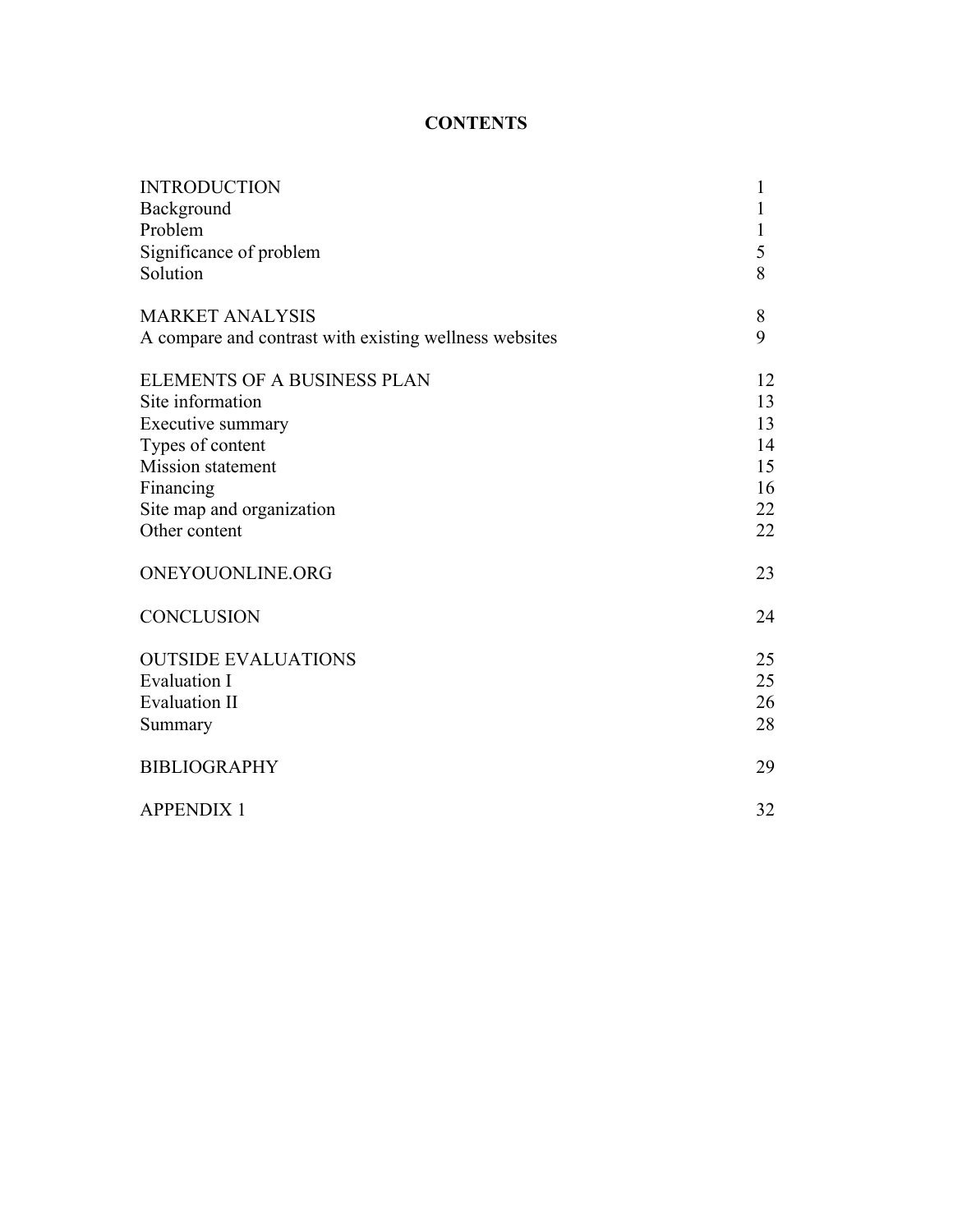#### **INTRODUCTION**

### *Background*

More than 100 years ago, most people maintained healthy lifestyles (Sen, 2010). Adults walked to work, to visit neighbors, or to town; and kids walked to and from school every day. Chores typically involved manual labor, and when children had time between chores and dinner, they actively engaged in play. Meals were home-cooked with reasonable portion sizes and a variety of fruits and vegetables. Fast food was nonexistent, and treats between meals were rare. Today, individuals claim to be busier than ever, yet they spend more time sedentary – behind the wheel of a car, sitting at a desk, watching TV, playing video games, and surfing the Internet (Lowry, Wechsler, Galuska, Fulton and Kann, 2002, 413). Americans are consuming more of their calories from fullservice and fast-food restaurants, according to research by Stewart, Blisard and Jolliffe (2006). Their research finds that "The away-from-home market grew to account for half of the total food expenditures in 2004, up from 34 percent in 1974." The reason for this is convenience. Stewart, et. al., reported that "consumers are 17 percent more likely to purchase fast food if convenience is a main factor."

According to Lowry, et., al., wellness in general has declined. Poor nutrition and lack of physical activity, among other contributing factors, have led to concerns about obesity among Americans, specifically among children.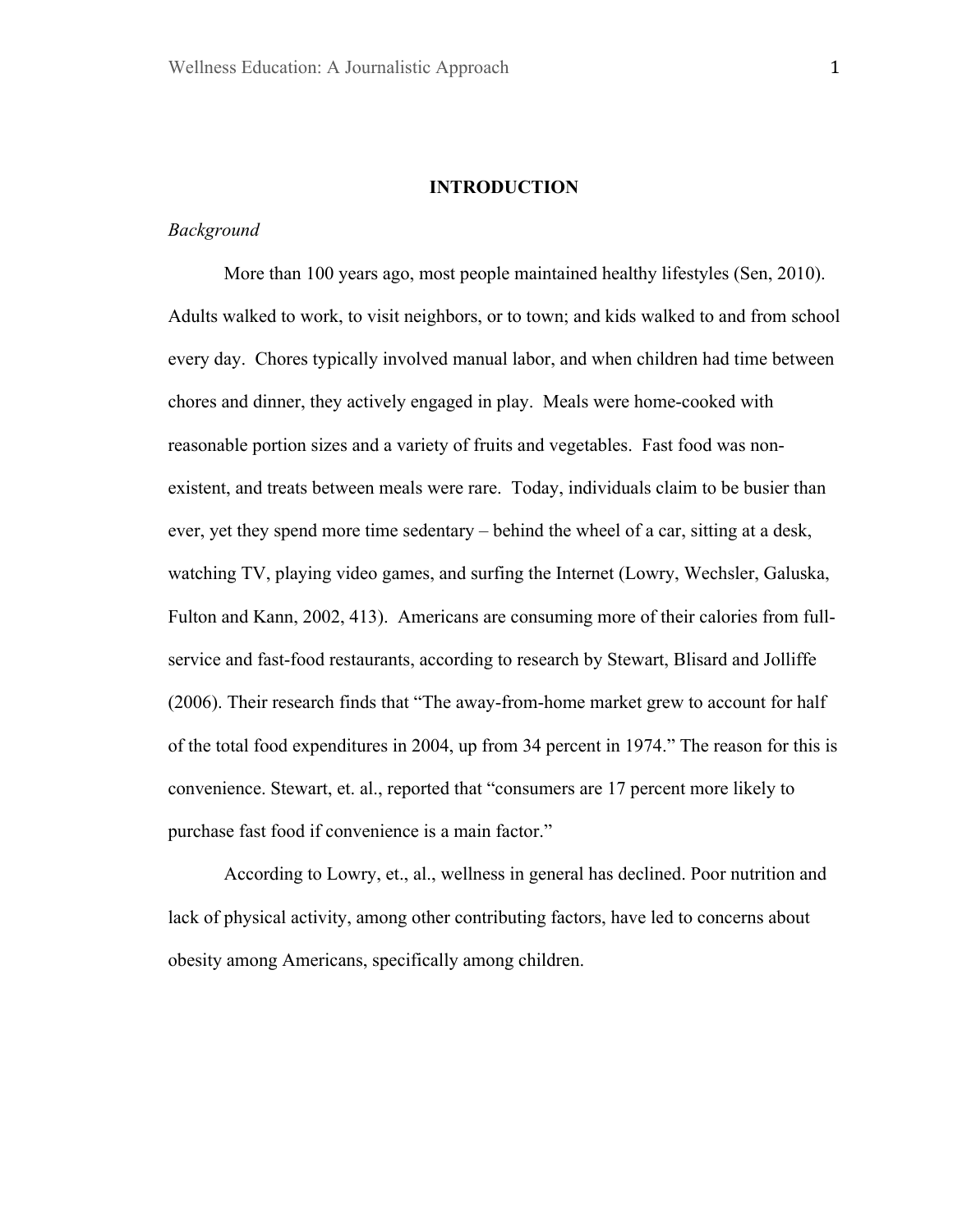### *Problem*

Most resources focus on obesity prevention, weight and Body Mass Index (BMI) measurements, which is problematic (Danielsdottir, Burgard, and Oliver-Pyatt, 2009). Instead, eating disorder professionals recommend concentrating on "overall wellness and health at any size," (Danielsdottir, Burgard, and Oliver-Pyatt, 2009). According to their article, posted on the Academy for Eating Disorders website, Danielsdottir, Burgard, and Oliver-Pyatt recommend caution when implementing "obesity prevention" (sic) programs. They advise against putting the focus "on health, not weight, so as not to contribute to the overvaluation of weight and shape and negative attitudes about fatness that are common among children and have harmful effects on their physical, social and psychological wellbeing."

They also suggest weight-neutral programs that do not have "specific goals for weight change but aim to increase healthy living at any size" and assert that it is "unrealistic to expect all children to fit into the 'normal weight' category. Thus, interventions should not be marketed as "obesity prevention." Rather, interventions should be referred to as "health promotion," as the ultimate goal is the health and wellbeing of all children, and health encompasses many factors besides weight."

In fact, focusing on obesity prevention is what letsmove.gov and other similar government related sites, like Alliance for a Healthier Generation, do: promote obesity prevention programs. For example, letsmove.gov, which was launched by First Lady Michelle Obama in 2010, is a "comprehensive initiative … dedicated to solving the problem of obesity within a generation."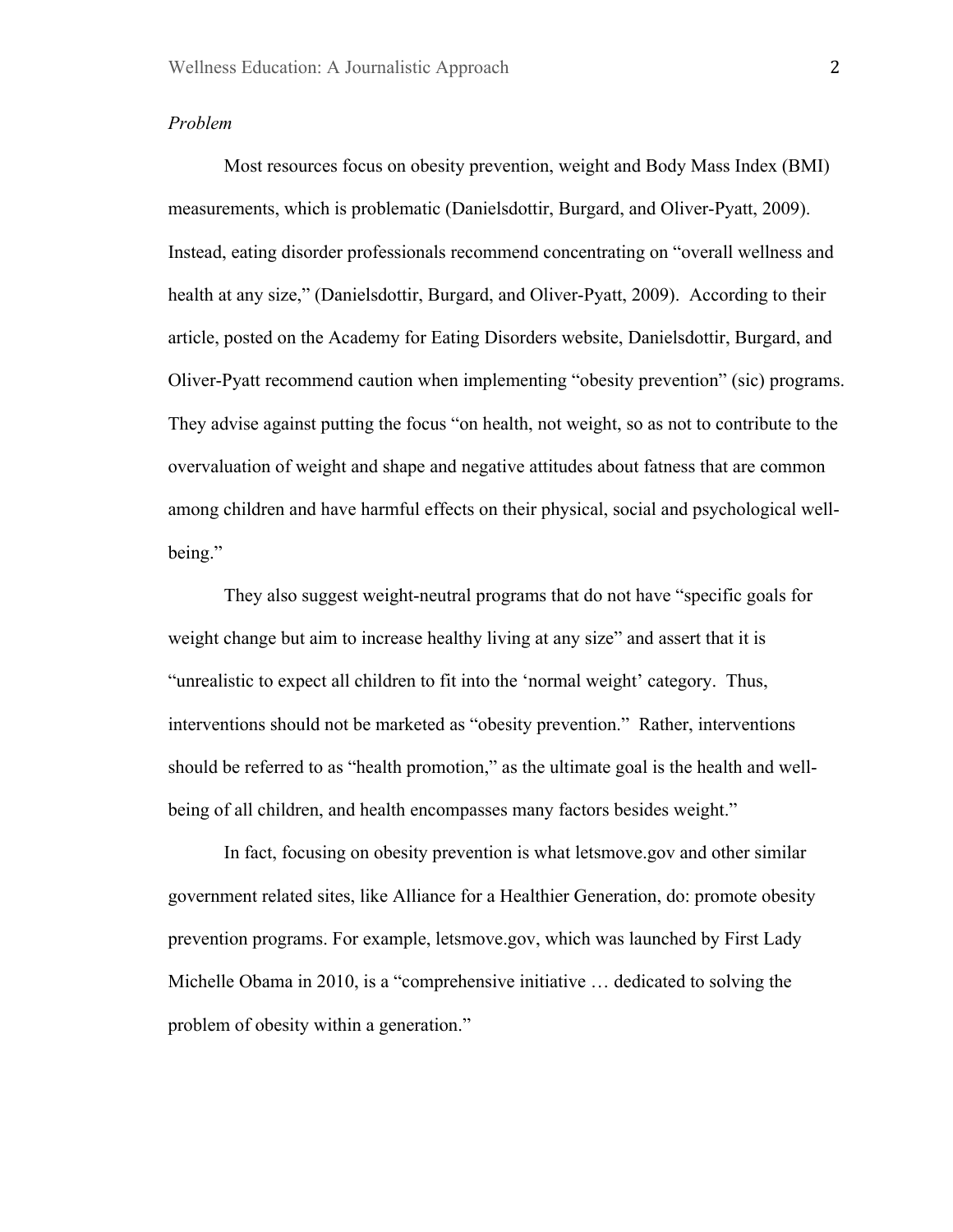Danielsdottir, Burgard, and Oliver-Pyatt (2009) suggest "avoiding the language of 'overweight' and 'obesity' since these terms may promote a weight-based stigma," as well as avoiding language "that has implicit or explicit anti-fat messages." Let's Move falls short of these recommendations. Take the statement "Letsmove.gov … is dedicated to solving the challenge of childhood obesity within a generation, so that children born today will grow up healthier and able to pursue their dreams." This sentence implies obese individuals cannot pursue their dreams, or that obese individuals are unhealthy, which research indicates is not always true based on the imperfection of the Body Mass Index (BMI) tool (Cogan, Maine and Smith, 2008, 5).

BMI is a measurement based on the ratio of weight in kilograms to height in meters. It is widely used as an indicator of obesity because it takes height, not just weight, into consideration. Cogan, Maine and Smith claim, "BMI has limits as an accurate measurement of obesity (5)" based on growth spurts in children that can sometimes cause weight gain before a gain in height. For an active child who would tend to be more muscular, this type of uneven growth would place his or her BMI in the "obese" range. Inaccuracies also arise when the measurements are taken in schools or at home. Errors can result from incomprehensive analysis in determining whether someone is overweight or obese, such as medical and family history, dietary assessment, physical activity assessment and a physical examination that looks at body frame and muscularity (Cogan, Maine and Smith, 2008, 6).

Although the obesity prevention programs are often positive resources and efforts to improve health in America, at times they lack original news stories and information, as well as consistency with their presentation of the facts.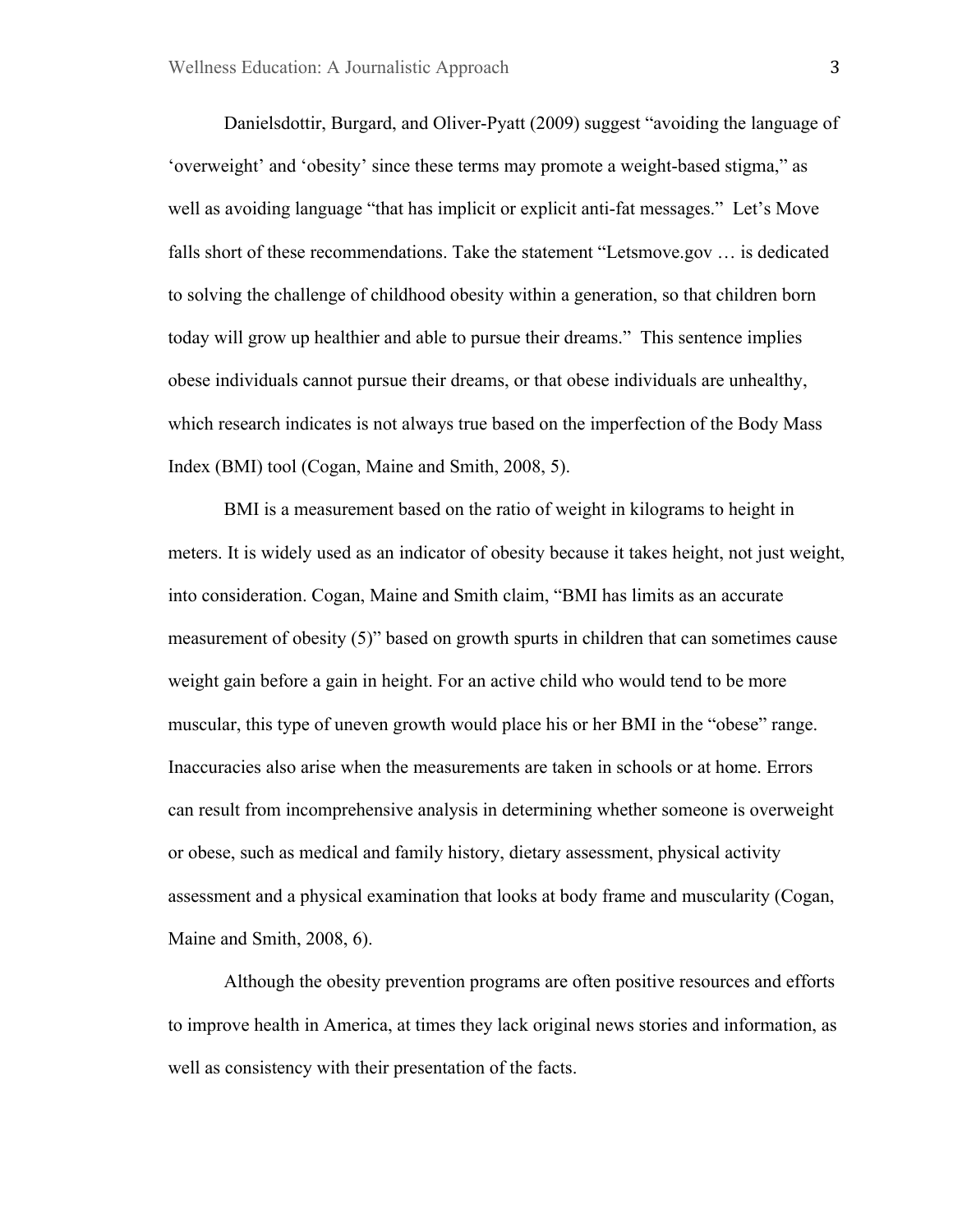For example, information provided on the letsmove.gov "Learn the Facts" page is contradictory to information they use from the site: choosemyplate.gov. Addressing possible contributors to childhood obesity, letsmove.gov states, "Thirty years ago, kids ate just one snack a day, whereas now they are trending toward three snacks, resulting in an additional 200 calories a day. And one in five school-age children has up to six snacks a day."

This sentence gives a negative connotation to the word snack. This contradicts MyPyramid information on wise snacking tips to which letsmove.org refers. The document<sup>1</sup> suggests that, "most young children need a snack or two in addition to three regular daily meals" and that "snacks should be planned and offer foods from the five food groups." The contradiction surfaces again on letsmove.gov<sup>2</sup> when the site promotes snacking by suggesting ways to incorporate "fruits or veggies" by stating "grab an apple for a quick snack" or "snack on veggies like baby carrots."

The inconsistencies might be a result of using content published by other sources. Letsmove.gov sources choosemyplate.gov as a source for many of the facts presented on the site. Updates on both sites may not occur on the same day, or even in the same week, which would cause information on one site to be outdated. Generating original content instead of relying on other sources is one solution to this problem and a feature of oneyouonline.org. As a journalistic site, oneyouonline.org will subscribe to the Society of Professional Journalists Code of Ethics, which "are to seek truth and report it; minimize harm; act independently, and be accountable" (www.spj.org). According to its

"""""""""""""""""""""""""""""""""""""""""""""""""""""""

<sup>1</sup> *Tips for Using the Food Guide Pyramid for children 2 to 6 years old*. Link no longer available on letsmove.gov or mypyramid.gov.

<sup>2</sup> Path to page: letsmove.gov/try-new-fruit-or-veggie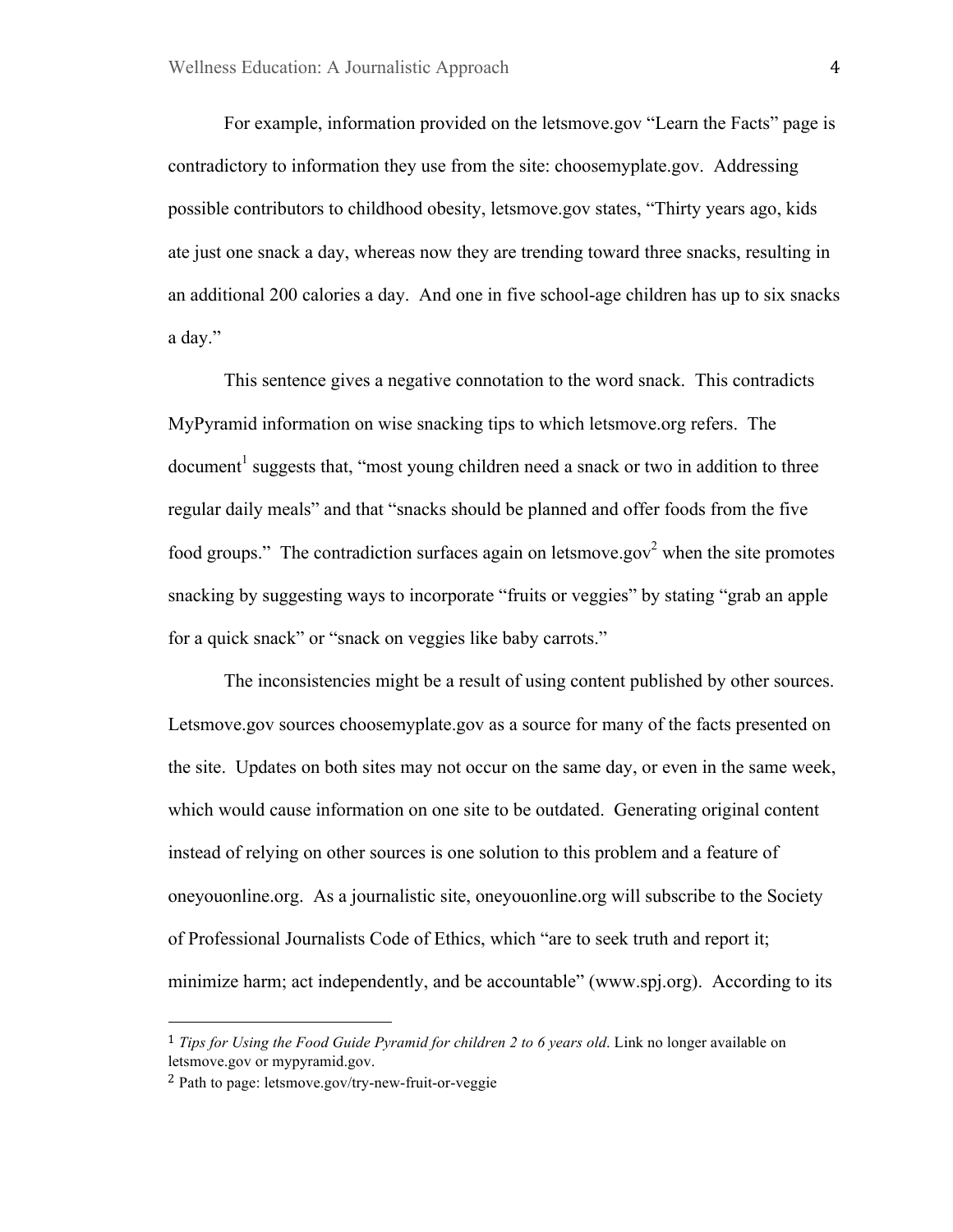website, "Members of the Society of Professional Journalists believe that public enlightenment is the forerunner of justice and the foundation of democracy. The duty of the journalist is to further those ends by seeking truth and providing a fair and comprehensive account of events and issues. Conscientious journalists from all media and specialties strive to serve the public with thoroughness and honesty. Professional integrity is the cornerstone of a journalist's credibility. Members of the Society share a dedication to ethical behavior and adopt this code to declare the Society's principles and standards of practice" (http://www.spj.org/ethicscode.asp).

### *Significance of problem*

As stated previously, a majority of obesity prevention programs focus on weight. By doing so, they alienate overweight and obese adults as well as children. This weight focus adds to the shame and stigma already attached to overweight and obese individuals and can actually be harmful instead of motivating. Research also shows that a focus on weight can have other negative effects, such as in athletics. For example, when "body weight is emphasized as a criteria for determining success in sports (such as wrestling, gymnastics or ballet), those sports are more likely to have a high prevalence of people with eating disordered behaviors and performance is adversely impacted" (Thompson and Heinberg, 1999, 339). Cogan, Maine and Smith (2008) suggest that when BMI reporting is used as a motivator to decrease the rates of obesity, it is done with the assumption that "at-risk individuals will begin to diet and will then lose weight (7)." But according to Field, Austin, Taylor, Malspeis, Rosner and Rockett (2003, 902), dieting is often associated with weight gain due to the incidence of binge-eating, which can occur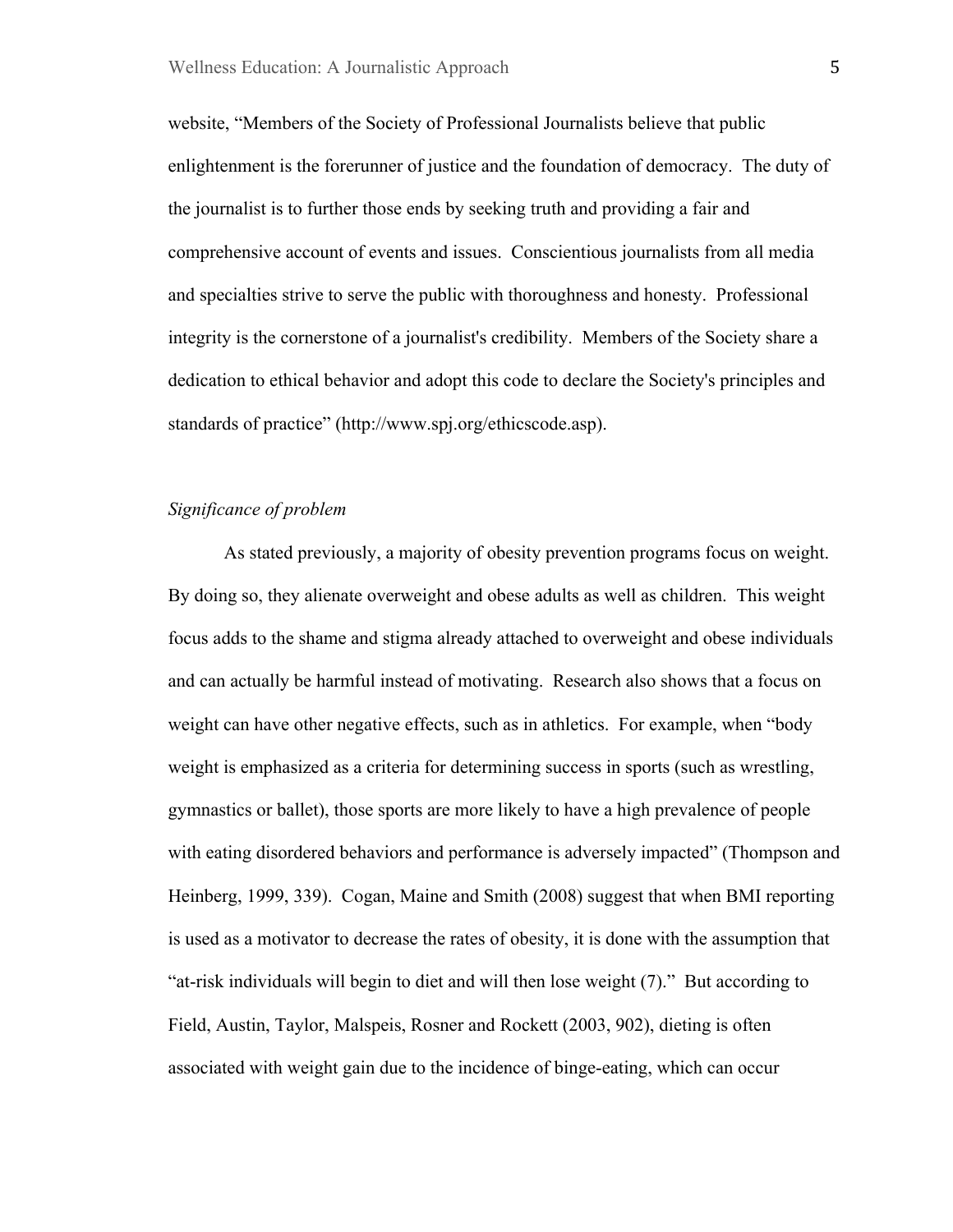"secondary to restrictive eating and as a result of starvation"

(www.aedweb.org/ED\_Glossary).

Websites that promote obesity prevention programs, specifically letsmove.gov, healthiergeneration.org and heart.org, use statistical data to help support their claims that obesity is a problem that needs to be solved.

For example, as stated on Letsmove.gov: "Over the past three decades, childhood obesity

> rates in America have tripled, and today, nearly one in three children in America are overweight or obese. The numbers are even higher in African American and Hispanic communities, where nearly 40% of the children are overweight or obese. If we don't solve this problem, one third of all children born in 2000 or later will suffer from diabetes at some point in their lives. Many others will face chronic obesity-related health problems like heart disease, high blood pressure, cancer, and asthma."

According to the home page of ahealthiergeneration.gov:

"Today about 25 million kids and teens in the U.S. are overweight or at risk of becoming overweight. That's nearly one in every three young people." (link from above statement) "Today about 1 in 3 children and youth (ages 2- 19) in the United States are already overweight or obese. Overweight kids are more likely to become overweight adults. Some experts believe that if obesity among kids continues to increase at this rate, our current generation could become the FIRST in American history to live shorter lives than their parents."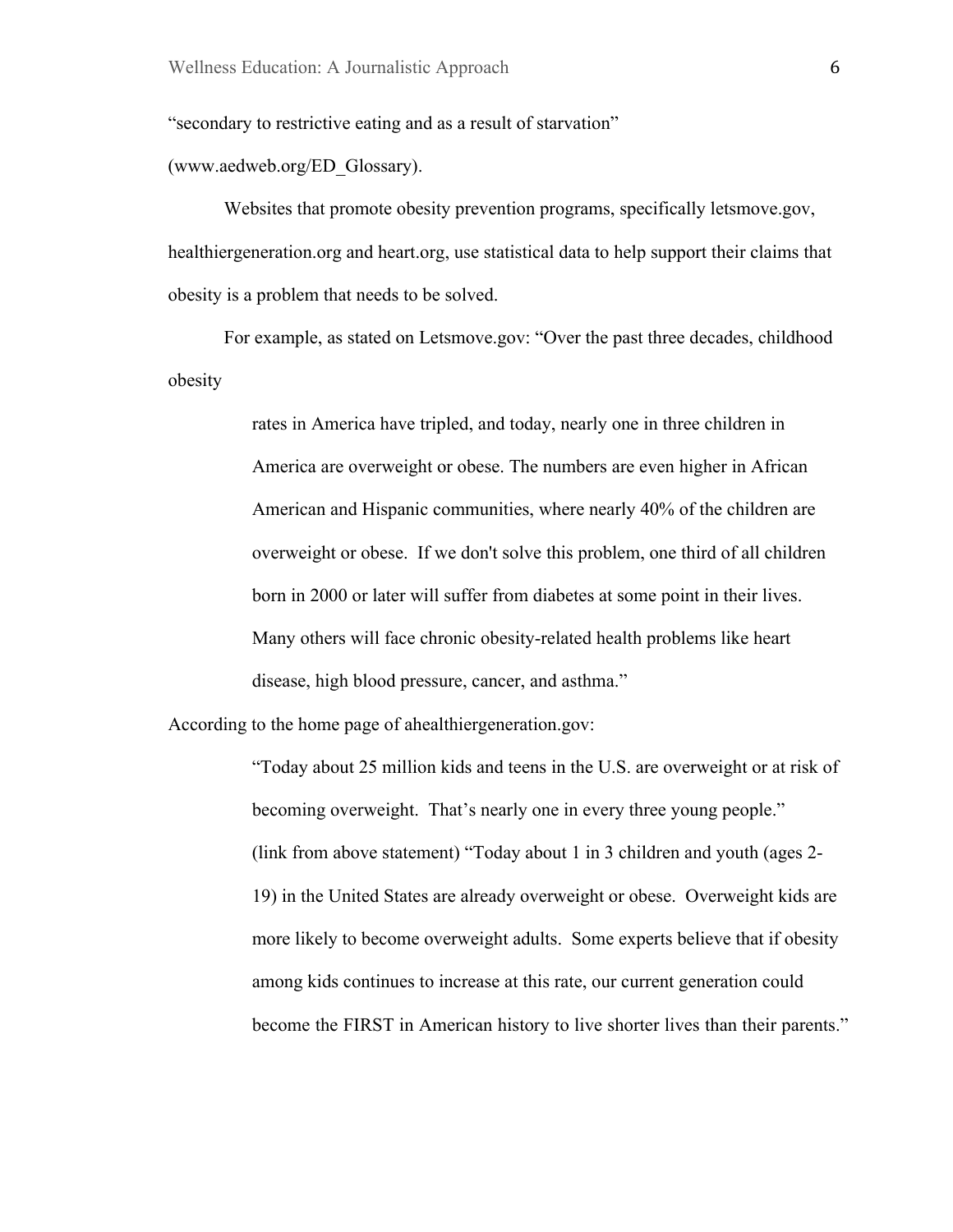And on heart.gov:

"Today, about one of three American kids and teens are overweight or obese, nearly triple the rate in 1963. Among children today, obesity is causing a broad range of health problems that previously weren't seen until adulthood."

The information in these examples is used and presented in ways that are intended to scare people into action. For example, the word "epidemic" is a common term. According to researcher and author Linda Bacon PhD (2007), the "catastrophic consequences predicted to result from the 'obesity epidemic'" are not there.

> "Why do these faulty assumptions continue to proliferate and why isn't the reality more widely known? There can only be one explanation when science so blatantly contradicts popular thought: economics. There is a huge industry that benefits from widening the boundaries of what is considered a problematic weight, including weight loss centers, supplement makers, drug companies, physicians, and purveyors of diet books, foods and programs. Even scientists benefit by getting research grants and serving as consultants, or by running weight loss centers at universities. Convincing us of a crisis can also aid government agencies in obtaining congressional funding."

While the 2007-2008 National Health and Nutrition Examination Survey (NHANES) shows an increase in weight overall among Americans since 1976, it concludes that, "between 1999-2000 and 2007-2008 there was no significant trend in obesity prevalence." Bacon (2007) concedes there has been a modest increase in weight over the past three decades, but she doesn't see this increase as the "epidemic proportions" current obesity prevention programs claim.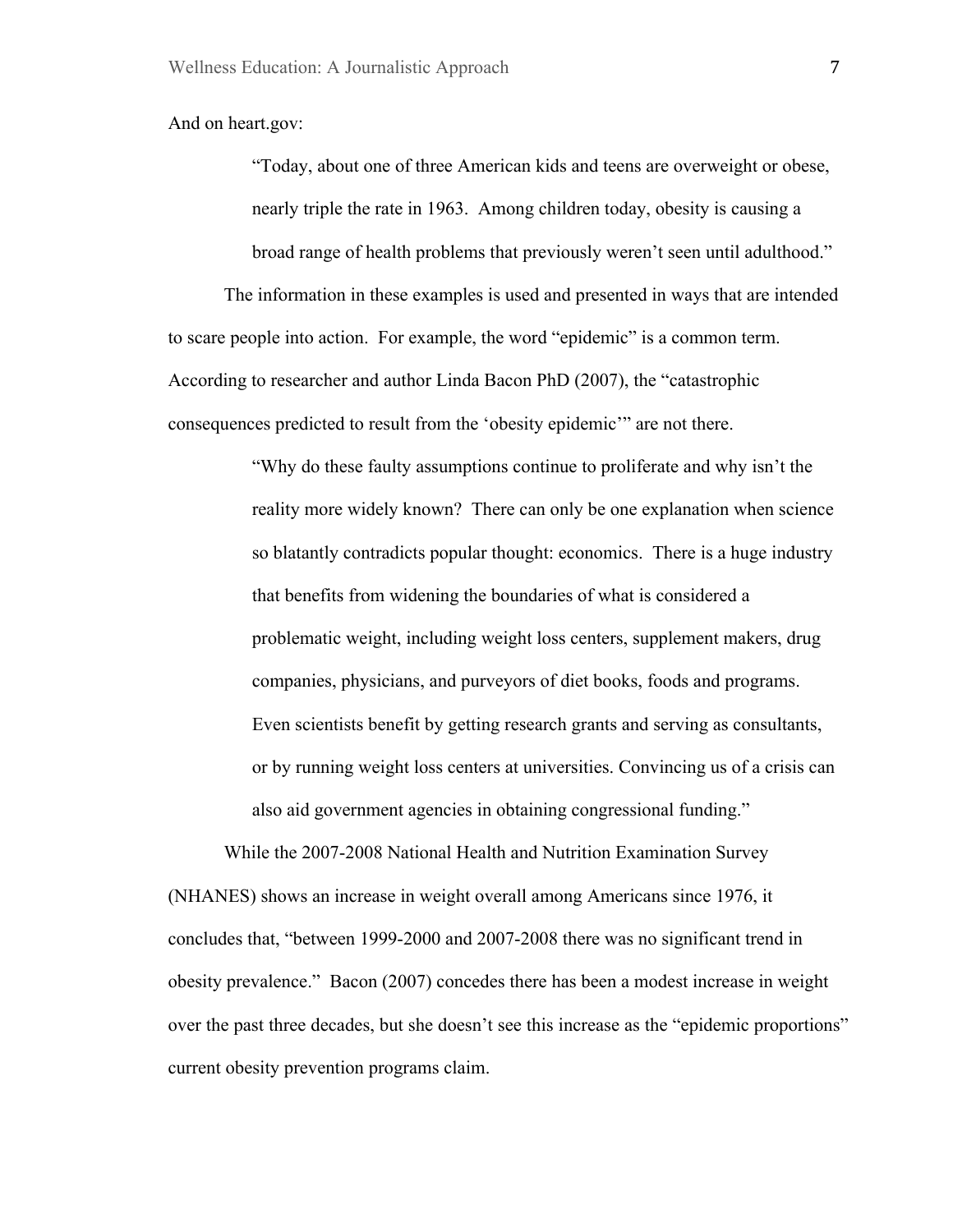"The Centers for Disease Control did a slick job of presenting this collective weight gain. Instead of noting the small increase in weight, they dramatized it by showing the percentage increase in the number of people labeled overweight and obese. Weight among populations always resembles a bell curve. Since the overweight category coincided with our average weight (the height of the bell curve), just a few pounds' difference pushed a large number of people over the edge from "normal" to "overweight." That the overweight category is meaningless as a health risk predictor reinforces the uselessness of this information. Sure, we're moderately fatter than we used to be, but life expectancy has also increased dramatically during the same time period in which our weight rose (from 70.8 years in 1970 to 77.3 years in 2003). Meanwhile, heart disease rates have plummeted and many common diseases emerge at older ages and are less severe."

#### *Solution*

Ideally, teaching today's children health and activity fundamentals will empower them with the knowledge they need to maintain that balance throughout their lives. According to research conducted by Lau, Quadrel and Hartman (1990, 240), "the direct modeling of behavior appears to be the most important avenue of influence for both parents and peers. These data suggest a pattern of gradually increasing parental influence on their children's health beliefs and behavior while the children are living at home and the persistence of the influence at least through the college years." Providing a wellness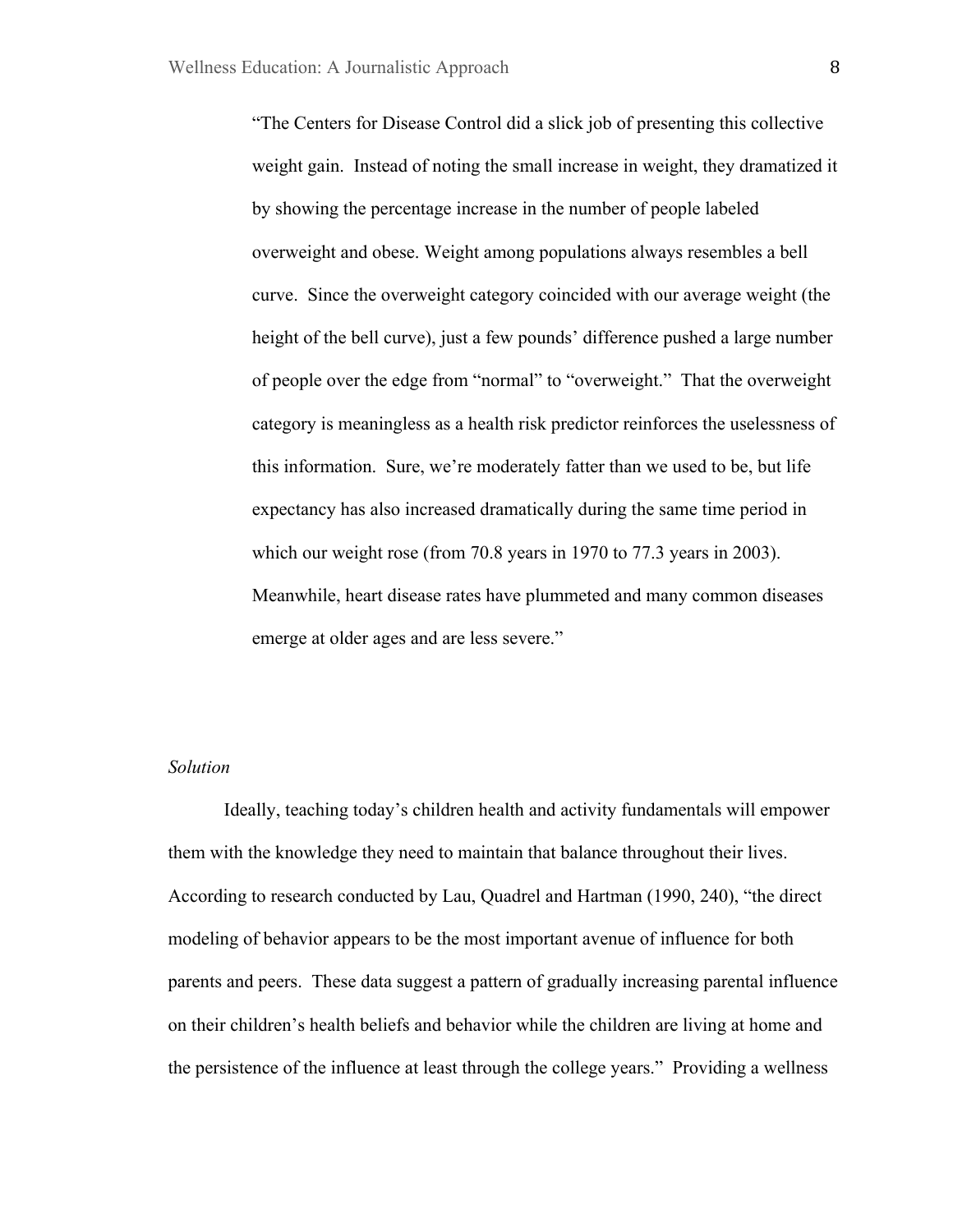website such as oneyouonline.org as a resource for parents, families and individuals will help accomplish this.

On the site, individuals can find sound, common sense information that will help educate and empower families and empower them to make informed decisions regarding their health and wellness. Onyouonline.org strives to be like other reputable news websites, such as cnn.com, nytimes.com, time.com and circleofblue.org in the way they are formatted and present information. Oneyouonline.org will provide concise news reported in a straightforward manner on a clean site that is easy to navigate. One difference between oneyouonline.org and the health sites previously referred to is that oneyouonline.org will focus specifically on nutrition and physical activity as a part of family and overall wellness.

#### **MARKET ANALYSIS**

One can become overwhelmed by the numerous sources and "expert" wellness information available to them. For example, a Google search (on June 1, 2011) on the word "health" returned more than 2.8 billion results, while "physical activity" returned more than 31 million.

To determine whether the focus of oneyouonline.org is unique it is important to examine potential competing websites. Initially, sites focusing on family wellness were chosen for this comparison. Then, a search for the top-ranked family wellness site on alexa.com<sup>3</sup> turned up kidshealth.org. A search for sites similar to kidshealth.org returned

 $3$  According to alexa.com, sites are ranked by country "using a combination of average daily visitors to kidshealth.org and page-views on kidshealth.org from users from that country over the past three months. The site with the highest combination of visitors and page-views is ranked #1 in that country."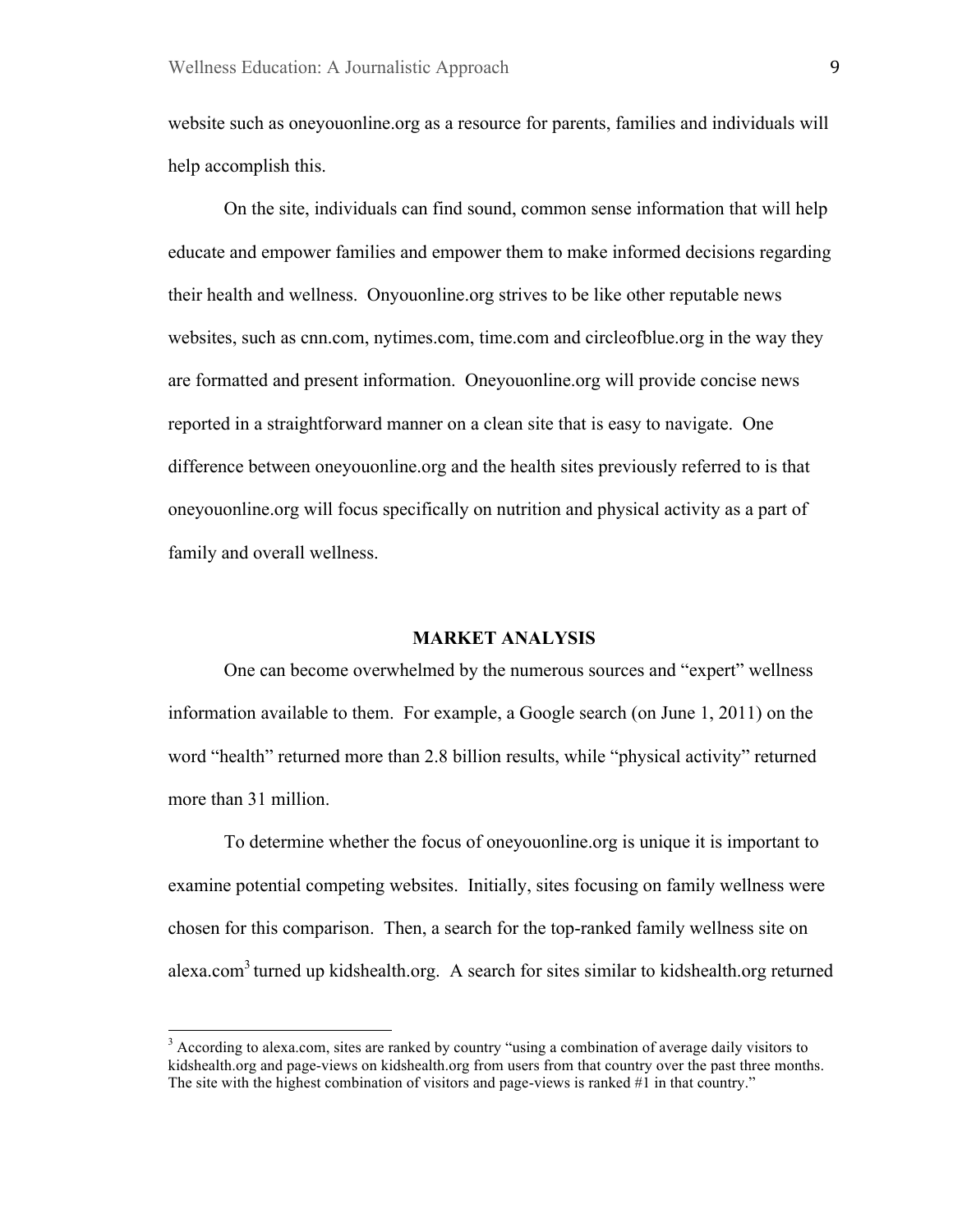letsmove.gov. Both sites frequently cited mypyramid.gov<sup>4</sup>, which became the third site used in this comparison. Oneyouonline.org currently exists in prototype form. Ideally, user survey and tests will contribute to the full development of the site.

Overall, the sites most similar to oneyouonline.org have balanced wellness content. They focus on physical and psychological dimensions of various health, nutrition and physical activity topics. These sites also contain more in-depth features that include multiple professional sources in addition to data. They also offer supplemental information through video, podcasts and/or interactive features. The least similar sites have content that focuses on obesity first, and general wellness second.

### *A comparison of existing wellness websites*

### **Website:** kidshealth.org

"""""""""""""""""""""""""""""""""""""""""""""""""""""""

**Purpose:** Kids Health is sponsored by Nemours, a pediatric health system established in 1940 in Delaware. Kidshealth.org was founded in 1992 as part of the Nemours Center for Children's Health Media, with the mission to work with "health providers, insurers, media groups, and corporations to provide family-friendly health information and materials specifically for parents, kids, and teens."

**Content:** This site addresses three distinct audiences: parents, kids and teens. Information regarding weight, nutrition and physical activity can be found in the section "Staying Healthy" in the "kids" category. "Cooking and Recipes" also addresses nutrition. Other topics in this category address feelings, illness and injuries, health

<sup>4</sup> Mypyramid.gov was used as a resource for this paper, which was started in January 2011. ChooseMyPlate.gov was introduced June 2011.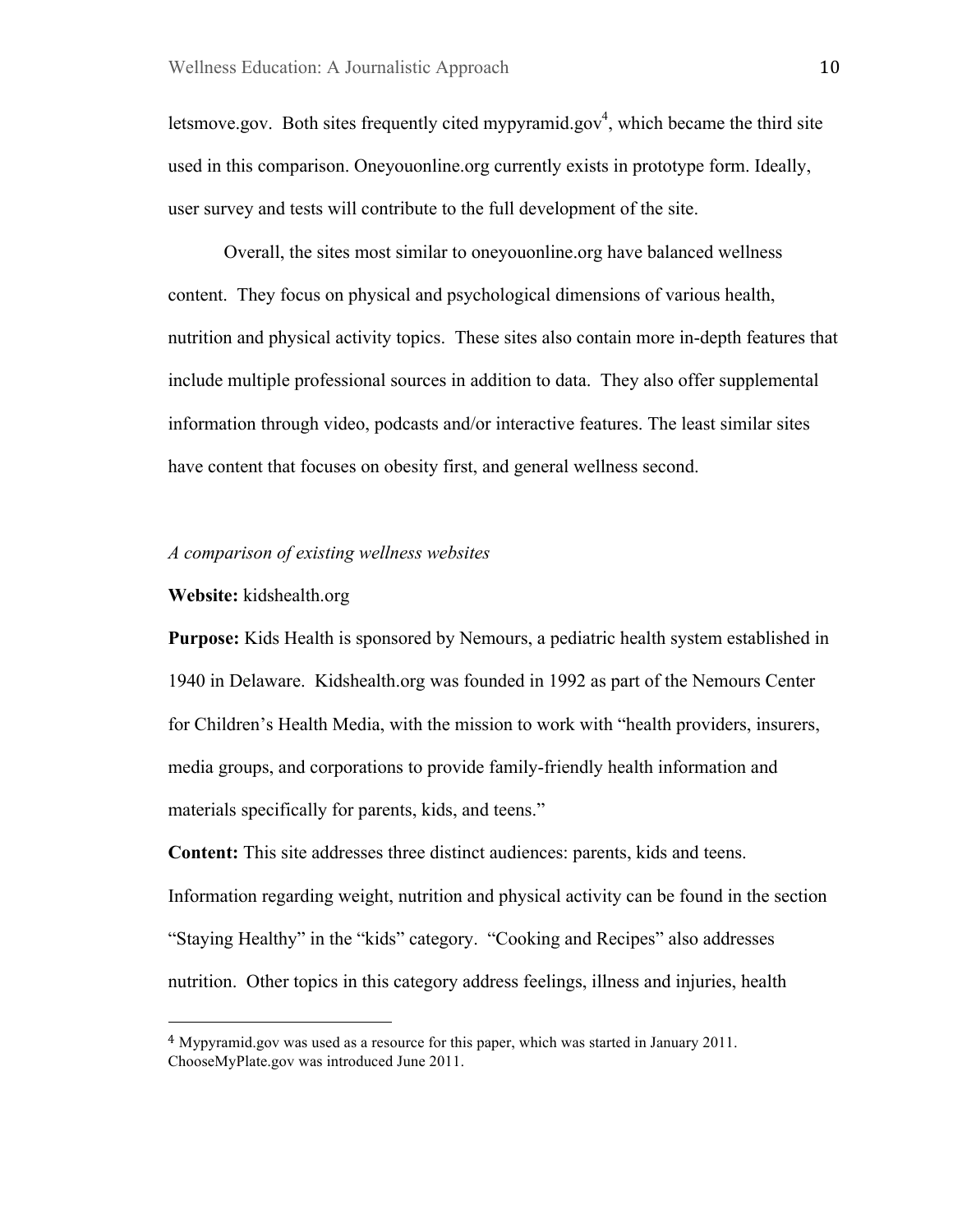problems, how the body works, staying safe and general health and wellbeing information. Content contains facts and advice from medical professionals, and includes interactive quizzes and games for kids. Video, printable worksheets and audio are also available on this site. Finally, obesity prevention information resides in the "parents" category under the section "Nutrition and Fitness," which breaks down into subtopics ranging from "healthy eating and your family" and "staying fit" to "weight and eating problems" and "BMI Calculator and tools."

**Analysis:** While kidshealth.org addresses adults, teens and kids as individual categories, oneyouonline.org focuses on the individual and family. Kidshealth.org touches on childhood obesity, which is not a focus of oneyouonline.org. Another difference is the range of topics. Kids Health includes issues related to feelings, illness and injuries, and staying safe issues among many other specific topics that fall under wellness. Oneyouonline.org focuses on nutrition and physical activity as a part of wellness. Both sites use supplemental information in different forms. Both use videos and podcasts, while oneyouonline.org includes information graphics and interactive information graphics.

**Website:** choosemyplate.gov (formerly mypyramid.gov)

**Purpose:** This government site is part of the United States Department of Agriculture (USDA), which is part of Center for Nutrition Policy and Promotion founded in 1994. According to the mission statement, the site's goal is to "improve the health of Americans by developing and promoting dietary guidance that links scientific research to the nutrition needs of consumers."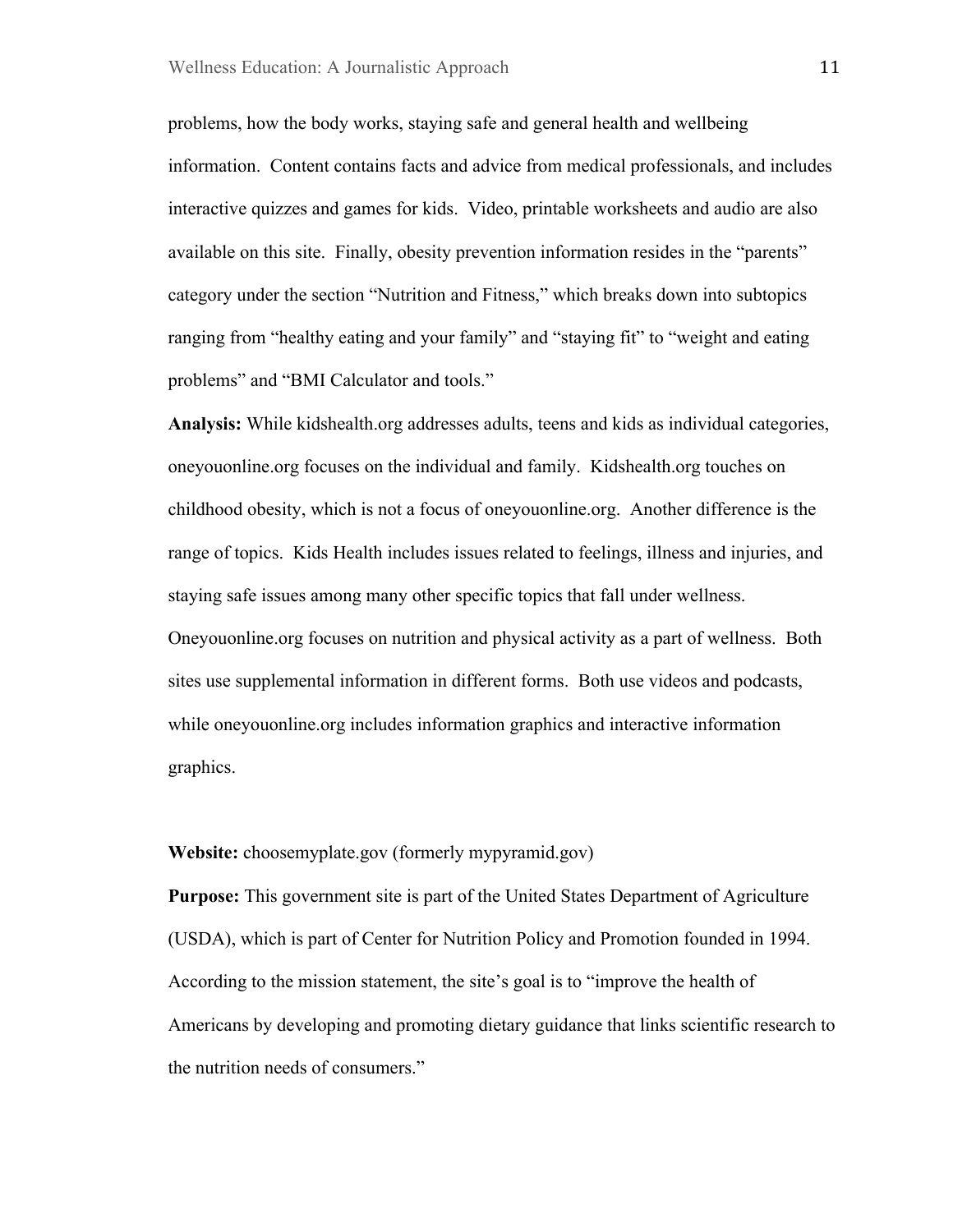**Content:** TheMyPyramid food guidance system was launched in 2005 and was replaced by ChooseMyPlate in June 2011. The site includes guidelines for preschoolers, kids, pregnant and breastfeeding women, the general population and weight loss. Educational content is provided as resources, such as printable activity and worksheets. Additional information includes MyPyramid tips via Twitter, personalized daily food plans, a food tracker to track food intake and physical activity, and a space-themed interactive game for kids.

**Analysis:** Choosemyplate.gov and oneyouonline.org both use research data on their sites. Choosemyplate.gov uses short paragraphs or bulleted lists to present the information while oneyouonline.org uses feature articles. Similar to Kids Health, ChooseMyPlate covers a wide range of subtopics within wellness, whereas oneyouonline.org focuses on physical activity and nutrition. Both sites use video and podcasts and have links to multimedia. The multimedia content differs on each site, with choosemyplate.gov listing print materials, videos, podcasts, and print/audio/video public service announcements. Multimedia content on oneyouonline.org is listed as video, podcasts and information graphics.

#### **Website:** letsmove.gov

**Purpose:** Letsmove.gov was launched in February 2010 by First Lady Michelle Obama as "a comprehensive initiative, dedicated to solving the problem of obesity within a generation."

**Content:** Letsmove.gov bases its content on five pillars: creating a healthy start for children; empowering parents and caregivers; providing healthy food in schools;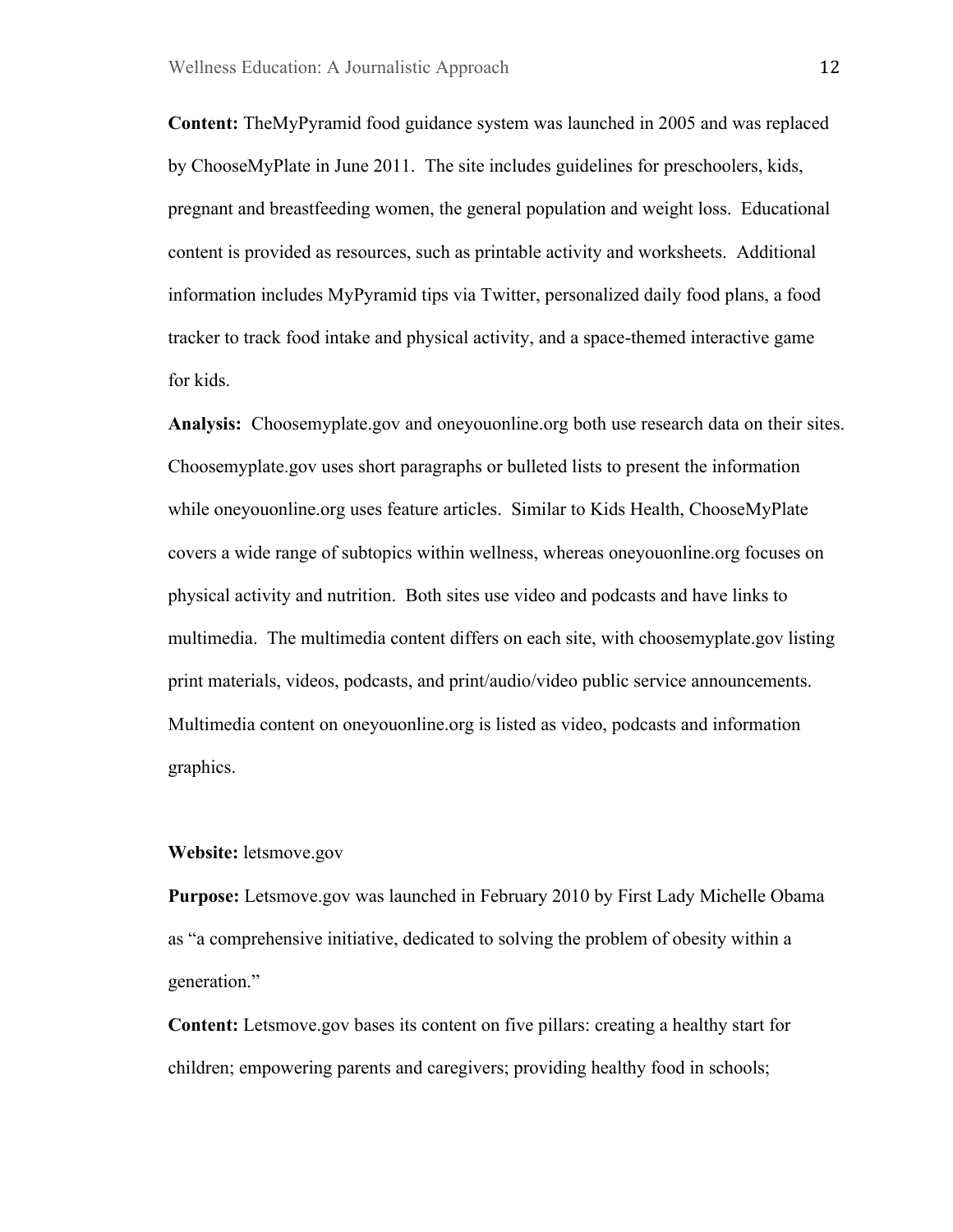improving access to health, affordable foods, and increasing physical activity. The site is an advertisement for the Let's Move! Initiative, which is to "solve the problem of obesity." Information provided is fact-based and can also be found at cdc.gov, usda.gov and choosemyplate.gov. Videos featured on letsmove.gov offer some tips, but are mainly pubic service announcements that use celebrities to promote the program.

**Analysis:** Both letsmove.gov and oneyouonline.org promote family wellness and the importance of teaching kids good habits at a young age. Both sites use research data and statistics in their content, though presentation of content differs. The tone of letsmove.gov is informal and more conversational, while oneyouonline.org strives to be news-driven. Another difference is in the use of supplemental information. Both sites use video and interactive information graphics, but the interactive graphics on oneyouonline.org use more animation and have more options than simply clicking to go to a new page. Only oneyouonline.org uses podcasts.

### **ELEMENTS OF A BUSINESS PLAN**

As the section title indicates, only specific elements of a business plan are addressed here. The site is a prototype and will most likely go through a number of user tests and revisions before a final site is developed and an extensive business plan can be completed. For the purpose of this prototype site, information on the make-up of the site, general content information, an executive summary, a mission statement, and financing information are addressed.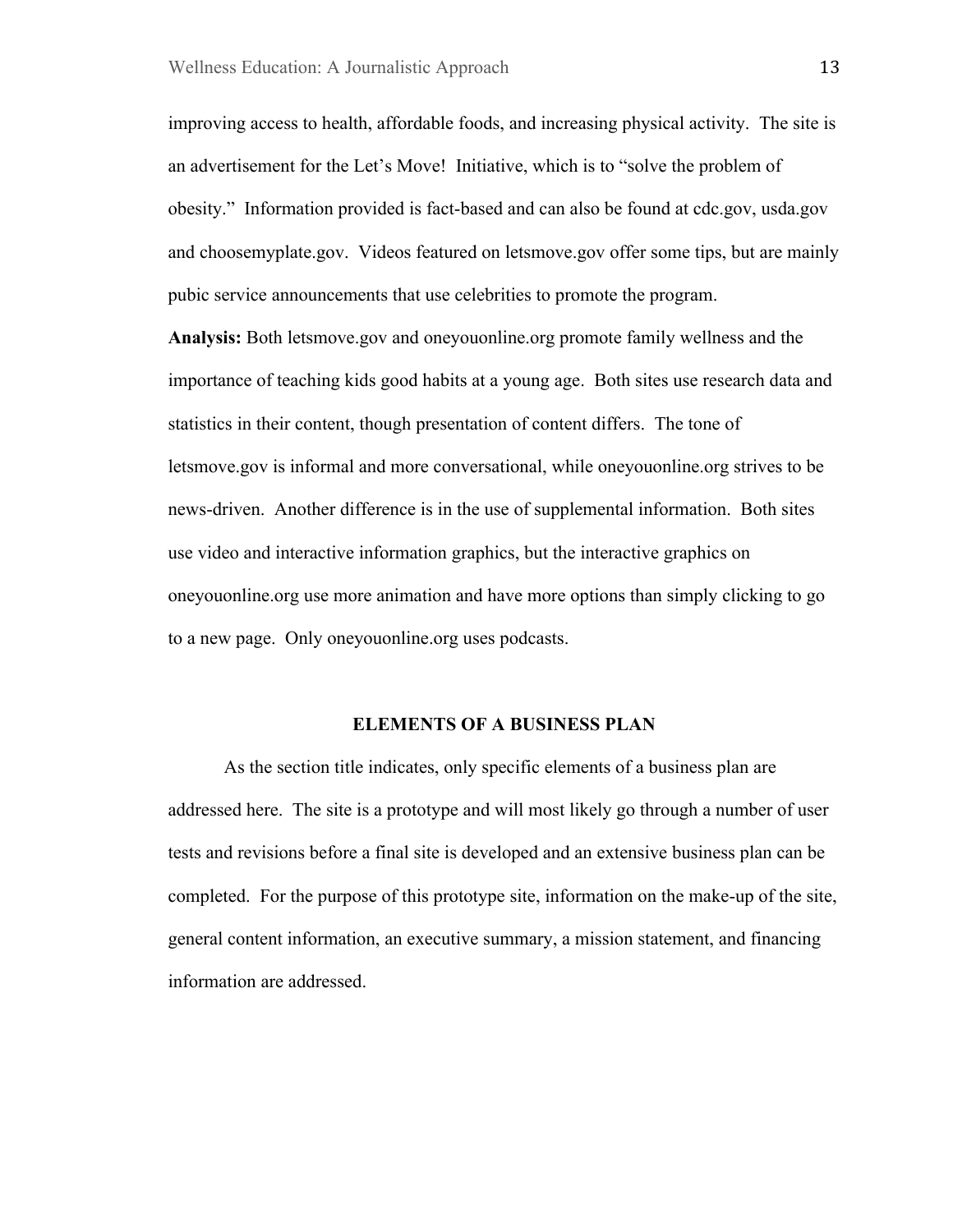### *Site Information*

The name of this wellness news site is One You, with the full name appearing on the site banner as 'One life. One You.' The name of the site is based on the premise that every human has only one life, and one body in which to live that life. It takes one step at a time to adapt new habits and make lifelong changes. The site is registered at: www.oneyouonline.org.

The idea for oneyouonline.org came from the nonprofit water news site, Circle of Blue (circleofblue.org). The site is described as, "an international network of leading journalists, scientists and communications design experts that reports and presents the information necessary to respond to the global freshwater crisis. …Circle of Blue reports and collects information and data, and presents it in coherent, accessible and connected forms" (circleofblue.org/about). Circle of Blue accomplishes this by "executing frontline journalism, existing and new science and data, and innovative communications design." Like Circle of Blue, oneyouonline.org will serve as a leading journalistic effort to provide fair and balanced coverage of a single, specific topic of great interest and impact among the general population.

Oneyouonline.org is also similar in style and type of content presentation of most news websites in that it presents in-depth reporting and multimedia storytelling. Video, photo slideshows and information graphics are common formats for online news. And the main goal for oneyouonline.org is to achieve the depth of multimedia storytelling that that exists on sites like cnn.com and nytimes.com.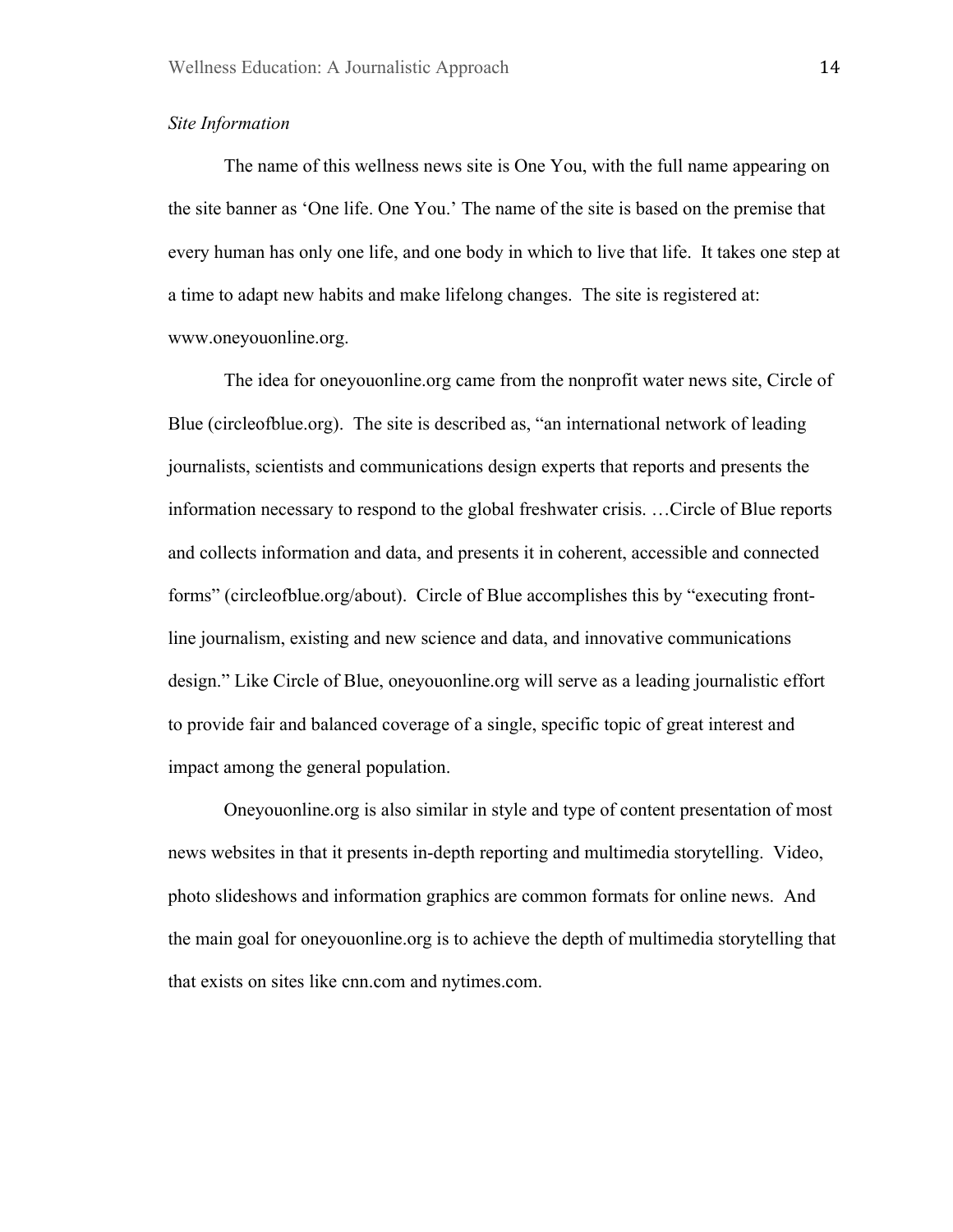### *Executive Summary*

Oneyouonline.org is a nonprofit online community focused on educating and providing resources for families and individuals as they seek to become healthier as individuals and as a family unit. The site founder hopes that millions of individuals visit www.oneyouonline.org each month to access nutrition, physical activity and wellness information; search for wellness activities for the entire family, and interact with others who have similar interests. Information provided on oneyouonline.org will help parents educate their children about wellness, empower them, and help them gain confidence about making healthy choices.

### *Types of content*

General content on oneyouonline.org will include journalistic storytelling and multimedia elements. The purpose of the site is to inform, to go into the field as researchers and explore topics at a deeper level.

The site is structured as follows:

Multimedia storytelling elements:

Video

- Instructional/how-to segments
- Short (one to three minutes) informative or documentary-like segments that correspond with feature stories
- Longer (three to seven minutes) documentary-like segments that correspond with features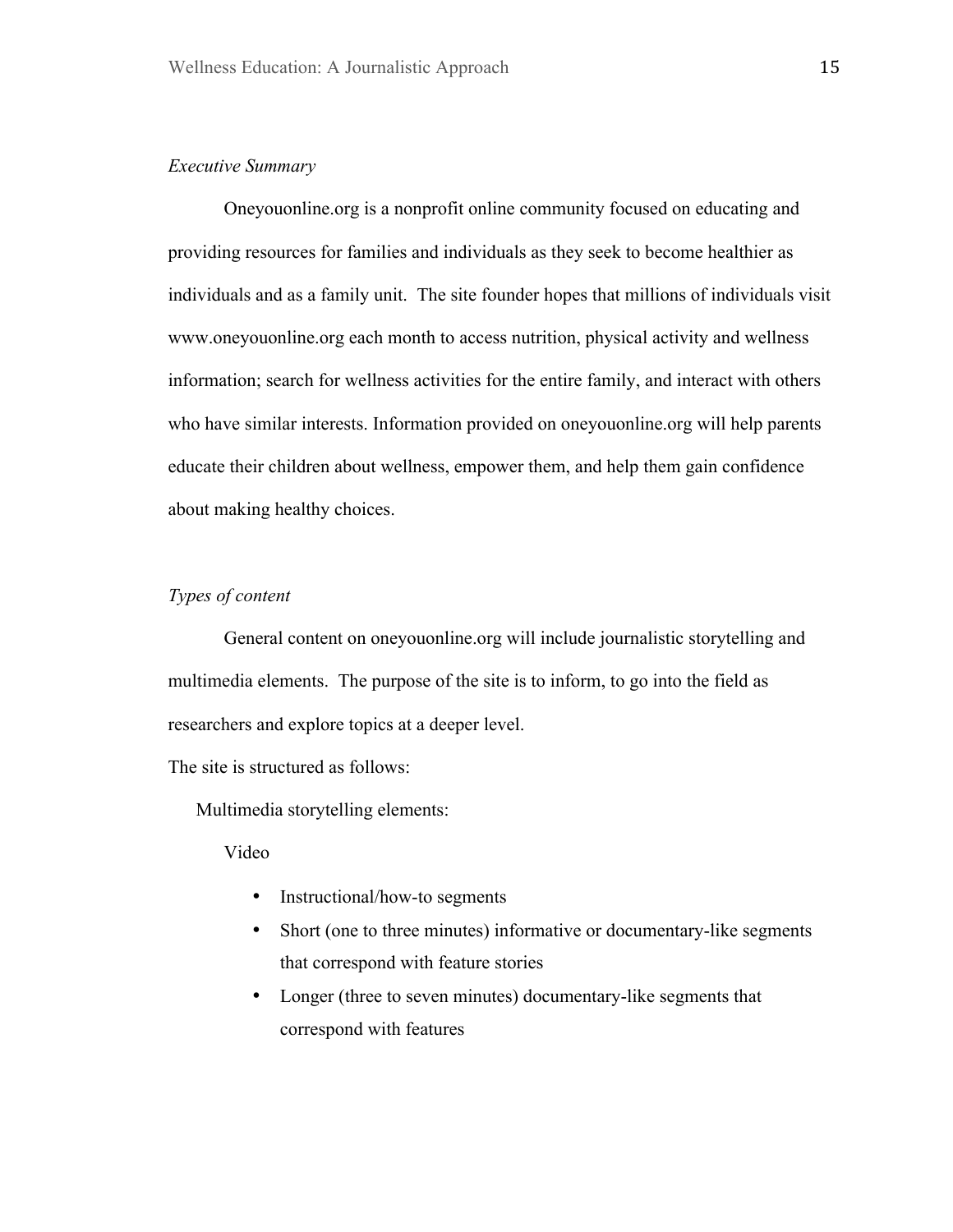Interactive information graphics

- Detailed informative illustrations, such as a look inside the body to explain how it uses calories
- Charts and graphs to help explain facts and figures, or to give supplemental information
- Interactive graphics that visualize complex topics

Journalistic storytelling elements:

- In-depth and investigative reporting through field research
- A variety of sources, such as Registered Dieticians, Pediatricians, Psychologists, Sports Medicine Professionals and medical professionals with experience treating eating disorders
- Writing that is informative and neutral, allowing the information presented to speak for itself. Similar to content on nytimes.com, time.com and circleofblue.org, where the opinion of the reporter, editor and publisher are not apparent in the content

Other possible website elements:

- Message board for users to discuss topical issues
- Blogs posted by expert contributors (health and medical professionals).
- List of suggested readings (books, journal articles, newspaper articles) for those who seek alternative resources.
- Links to other health and wellness sites.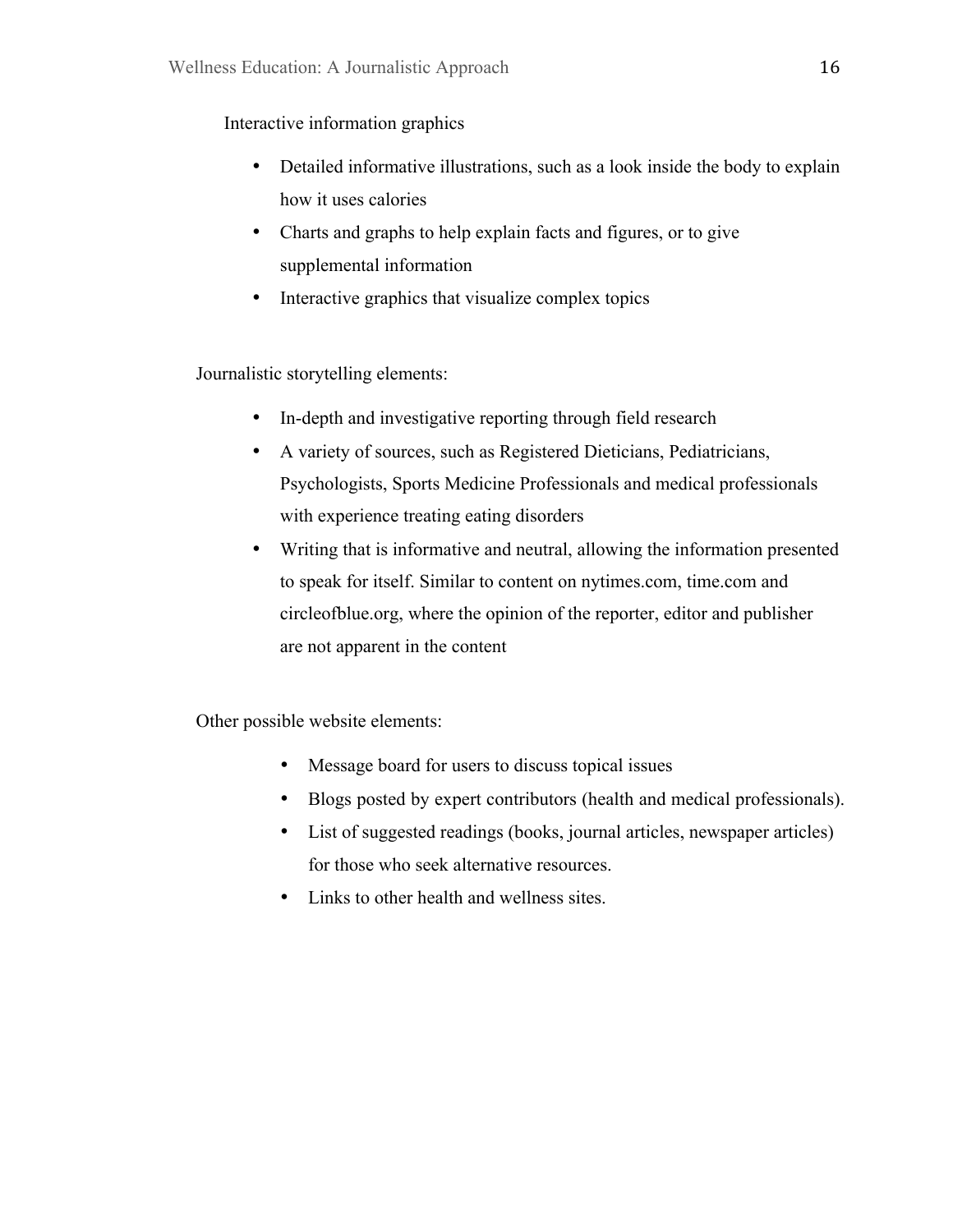### *Mission Statement*

Oneyouonline.org is intended to help individuals develop the lifelong habits necessary to promote a healthy lifestyle. As a resource in that journey, it is the mission of oneyouonline.org to:

- Provide tools that will help educate and change behaviors. This will be done through research and in-depth investigative reporting;
- Engage individuals, families, schools and communities in mindful actions that promote balanced nutrition and physical activity;
- Nurture potential. Anyone can alter his or her lifestyle through mindful nutrition and physical activity, regardless of gender, shape, size, ability or age;
- Supply information from experts addressing real issues at the core of living a healthy lifestyle;
- Support all individuals in their efforts to adapt and live a healthy lifestyle.

### *Financing*

According to New World Encyclopedia, "a nonprofit organization is an organization whose primary objective is to support an issue or matter of private interest or public concern for non-commercial purposes, without concern for monetary profit." Funding for a nonprofit can be obtained through donations, which "can be presented as a gift, grant, or contribution" (newworldencyclopedia.com). For example, the nonprofit site circleofblue.org solicits donations on its site with a pop-up that appears when the site first loads. There is also a "donations" link on the right side of the page. Circle of Blue, which operates as an affiliate of the Pacific Institute, reviews all donations by staff to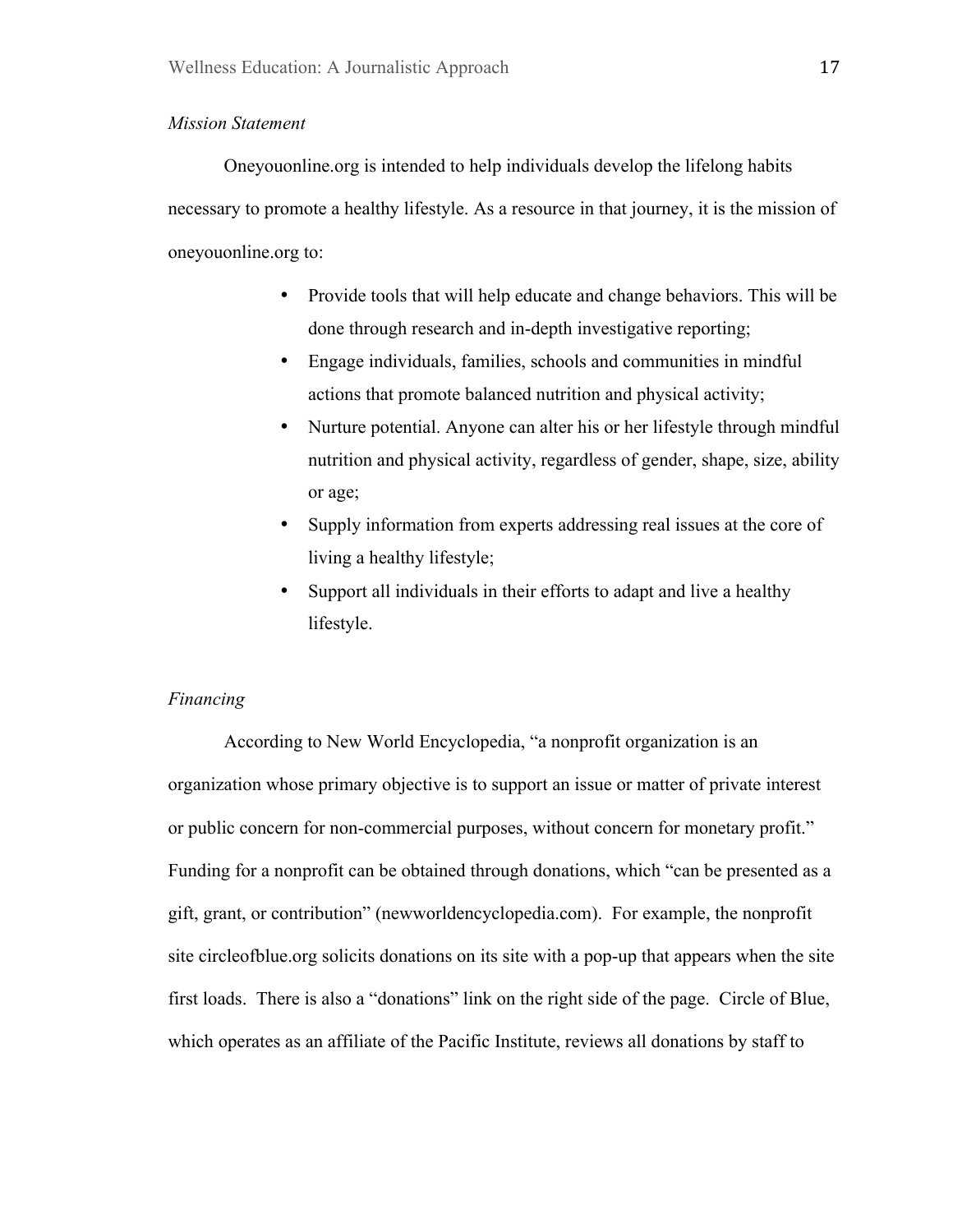"ensur(e) the donation will not adversely affect the company's reputation for independence." It is the policy of Circle of Blue "not permit any donor to influence or determine the content of any project or activity undertaken by the Institute."

Advertising on oneyouonline.org will be limited to static ads smaller than 2"x2". Oneyouonline.org will be strict in choosing advertisers, selecting those that focus on nutrition and physical activity and have similar values to those of oneyouonline.org. Examples of advertisers on oneyouonline.org would be Milk (gotmilk.com), DelMonte (fruits.com), The Whole Grains Council (wholegrainscouncil.org), and the YMCA (ymca.net).

The section that follows identifies potential grants.

**Grant:** Ball Brothers Foundation<sup>5</sup>

"""""""""""""""""""""""""""""""""""""""""""""""""""""""

**About:** The Foundation prefers to provide funding for organizations that fall within their core values of legacy, philanthropy, stewardship, leadership, integrity, communication, and effectiveness.

**Award:** Varies

**Past Recipients:** \$4.6 million was awarded in 2010 to 59 recipients, including \$50,000 to Indiana Youth Institute, \$10,000 to McMillen Center for Health Education and \$45,000 to the Muncie YMCA.

<sup>5</sup> Items 6-15 refer to websites for which grant information was found. The sites contain more detailed information about grant requirements, application procedures and deadlines that were not included in this paper. Ball Brothers Foundation; http://www.ballfdn.org/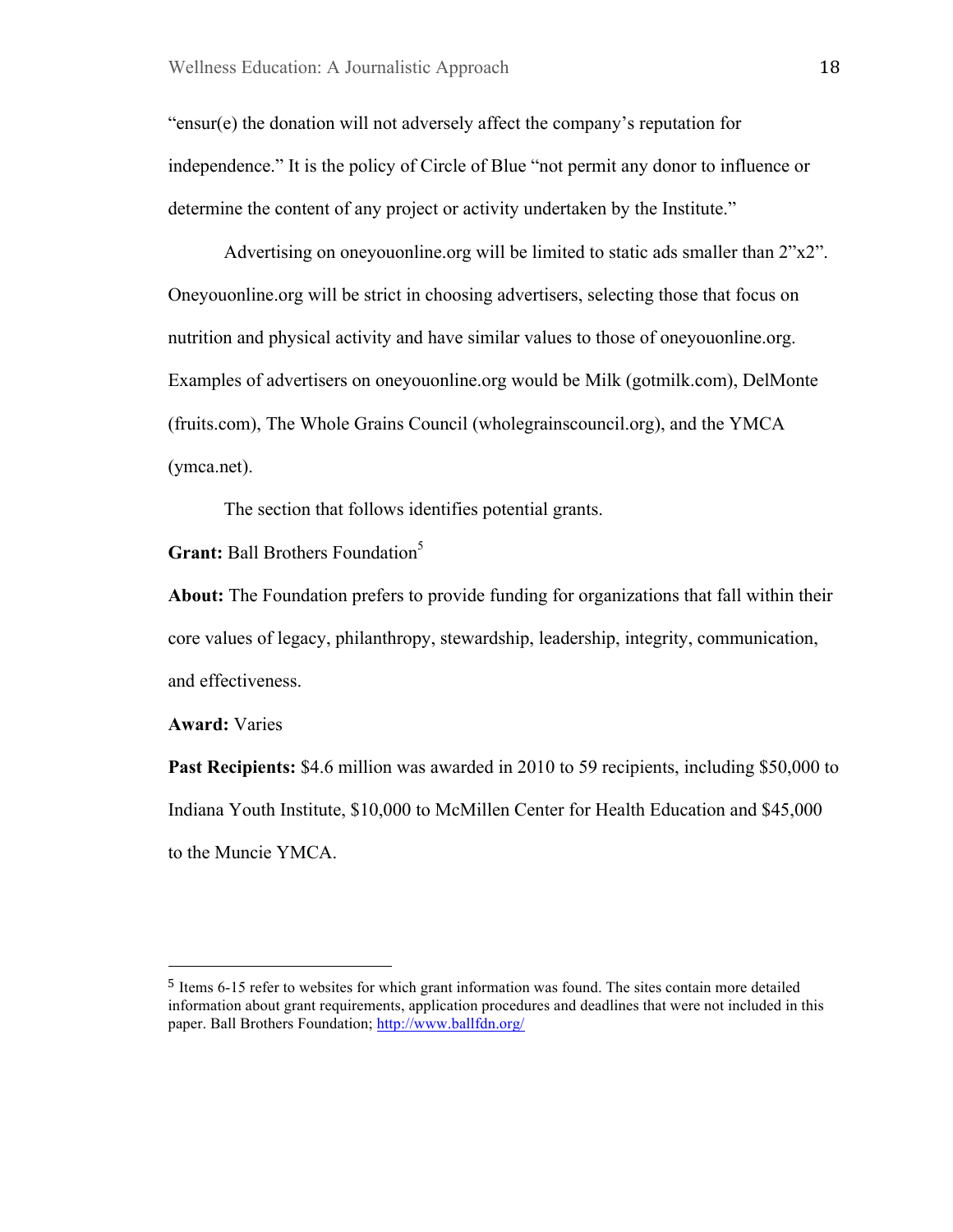Grant: Central Indiana Community Foundation (CICF)<sup>6</sup>

**About:** CICF was established in 1997 as a partnership between The Indianapolis Foundation and Legacy Fund. With \$550 million in assets, CICF's mission is "to inspire, support, and practice philanthropy, leadership, and service in our community."

According to the website, "CICF is a public charitable foundation transforming central Indiana in three ways:

- By supporting donors, family foundations and their professional advisors on charitable giving
- Awarding grants to effective not-for-profit organizations
- Providing leadership to address community needs and seize opportunities

# **Award:** Varies

**Past Recipients:** \$5.6 million was awarded in 2010across five categories: Health and Human Service, Civic and Community Improvement, Education, Arts and Culture, and Environment.

**Grant:** The Community Foundation of Muncie and Delaware County<sup>7</sup>

**About:** According to the website, the mission of The Community Foundation of Muncie

& Delaware County, Inc. is to encourage philanthropy, assist donors in building an

enduring source of charitable assets, and exercise leadership in directing resources to

enhance the quality of life of the residents of Muncie and Delaware County, Indiana.

**Award:** Varies

"""""""""""""""""""""""""""""""""""""""""""""""""""""""

<sup>6</sup> Central Indiana Community Foundation (CICF); http://www.cicf.org/

<sup>7</sup> The Community Foundation of Muncie and Delaware County; http://www.cfmdin.org/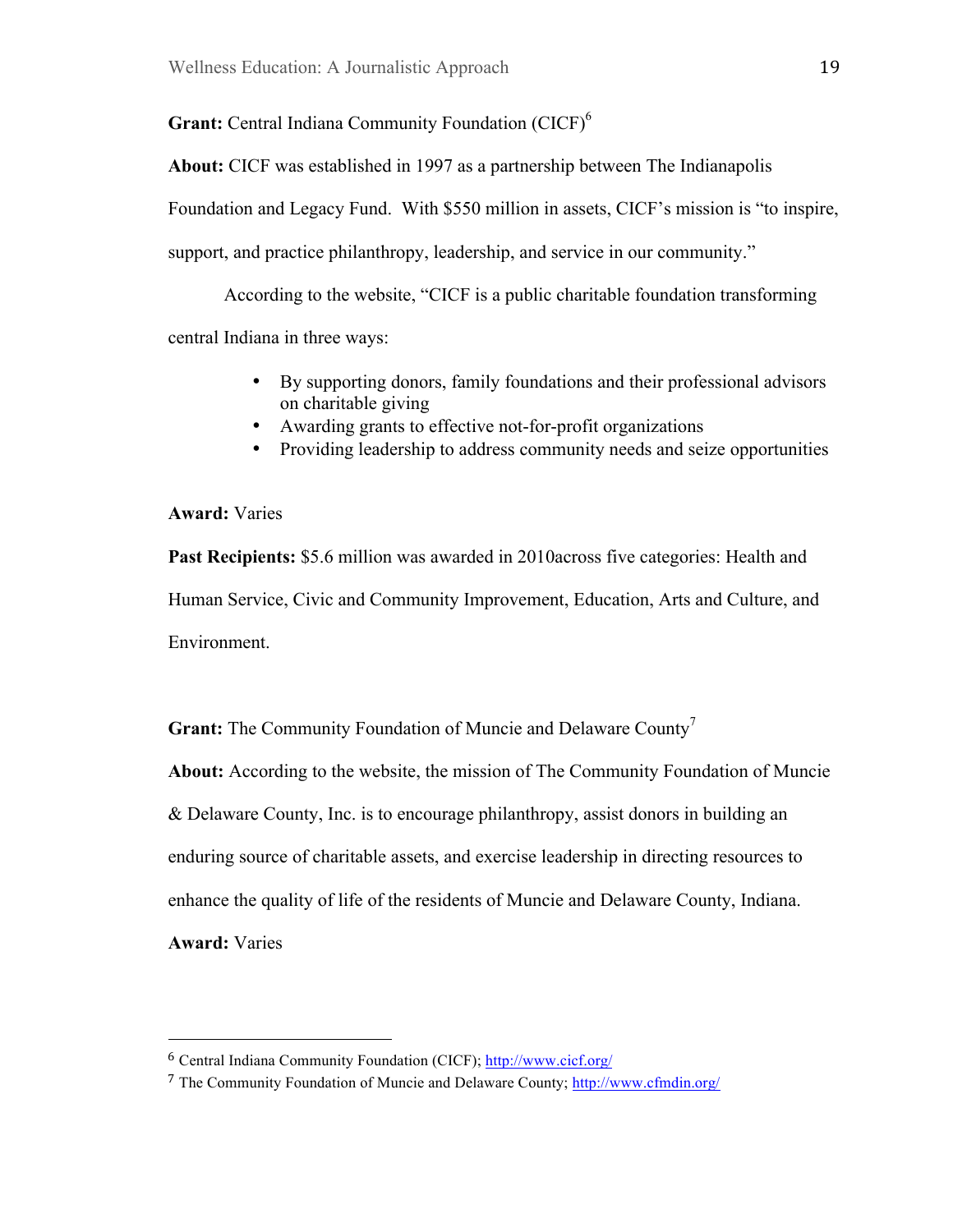**Past Recipients:** In the second quarter of 2011, recipients include \$15,000 to Animal Rescue Fund, \$25,000 to Gateway Health Clinic, and \$5,000 to Muncie Symphony Orchestra.

**Grant:** Education and Health and Human Services Grants from Wells Fargo<sup>8</sup> **About:** Supports organizations working to strengthen communities **Award:** Varies by state

**Past Recipients:** \$991,000 was awarded to nonprofits and schools in Indiana and Ohio through corporate and foundation giving.

**Grant:** Healthy Generation Grants: Signature Program from WellPoint Foundation & Blue Cross and Blue Shield Association<sup>9</sup>

**About:** According to the website, funding is available to address key health issues including childhood obesity, diabetes prevention, and adult physical activity. Sites are required to demonstrate measurable, sustainable impacts by the end of the one-year grant period.

**Award:** Award amounts vary

"""""""""""""""""""""""""""""""""""""""""""""""""""""""

**Past Recipients:** In January 2011, The Albert Schweitzer Fellowship (ASF) received a \$669,784, multi-year grant from the Anthem Blue Cross and Blue Shield Foundation,

<sup>8</sup> Education and Health and Human Services Grants from Wells Fargo; https://www.wellsfargo.com/donations; https://www.wellsfargo.com/downloads/pdf/about/corporate/IndianaOhioFactSheet.pdf

 $9$  Healthy Generation Grants: Signature Program from WellPoint Foundation & Blue Cross and Blue Shield Association; http://www.wellpointfoundation.org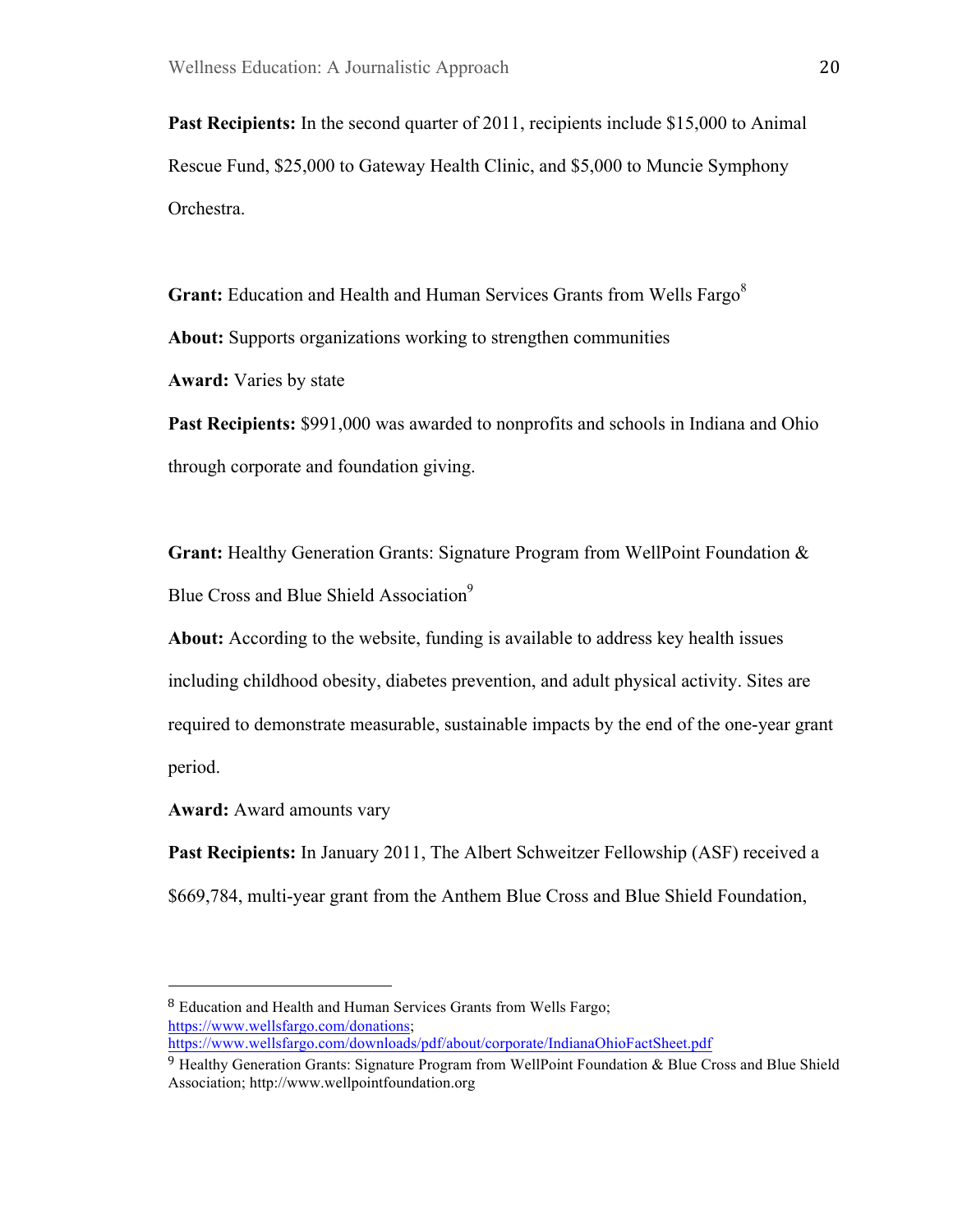which will be used to implement ASF's childhood obesity prevention programs, in Indiana, Ohio, California and New Hampshire.

**Grant:** Finish Line Youth Foundation Grants<sup>10</sup>

**About:** The Finish Line Youth Foundation "supports youth programs that are effective and inclusive, funding opportunities for participation in youth programs that place an importance on youth development and an active lifestyle. Grants generally range from \$1,000 to \$5,000, although the Foundation may occasionally make significant, larger grants to maximize funding impact in its interest areas."

**Award:** \$1,000 - \$5,000

"""""""""""""""""""""""""""""""""""""""""""""""""""""""

**Past Recipients:** Back 2 Basics Kids Foundation, Decatur, GA; Center for Autism and Related Disabilities New England, York, ME; Camp Sunshine, Casco, ME; Bogalusa YMCA, Bogalusa, LA; City of Lakes Nordic Ski Foundation, Minneapolis, MN; Fiver Children's Foundation, New York, NY.

**Grant:** Healthy Habits from MetLife Foundation<sup>11</sup>

**About:** According to the website, MetLife Foundation supports projects to empower people to lead healthy, productive lives and strengthen communities. The Foundation makes grants in health, education, civic affairs and culture. Underlying the Foundation's programs is a focus on education at all ages and a commitment to increasing access and

<sup>10</sup> Finish Line Youth Foundation Grants; http://www.finishline.com/store/youthfoundation/news.jsp <sup>11</sup> Healthy Habits from MetLife Foundation;

http://www.metlife.com/about/corporate-profile/citizenship/metlifefoundation/index.html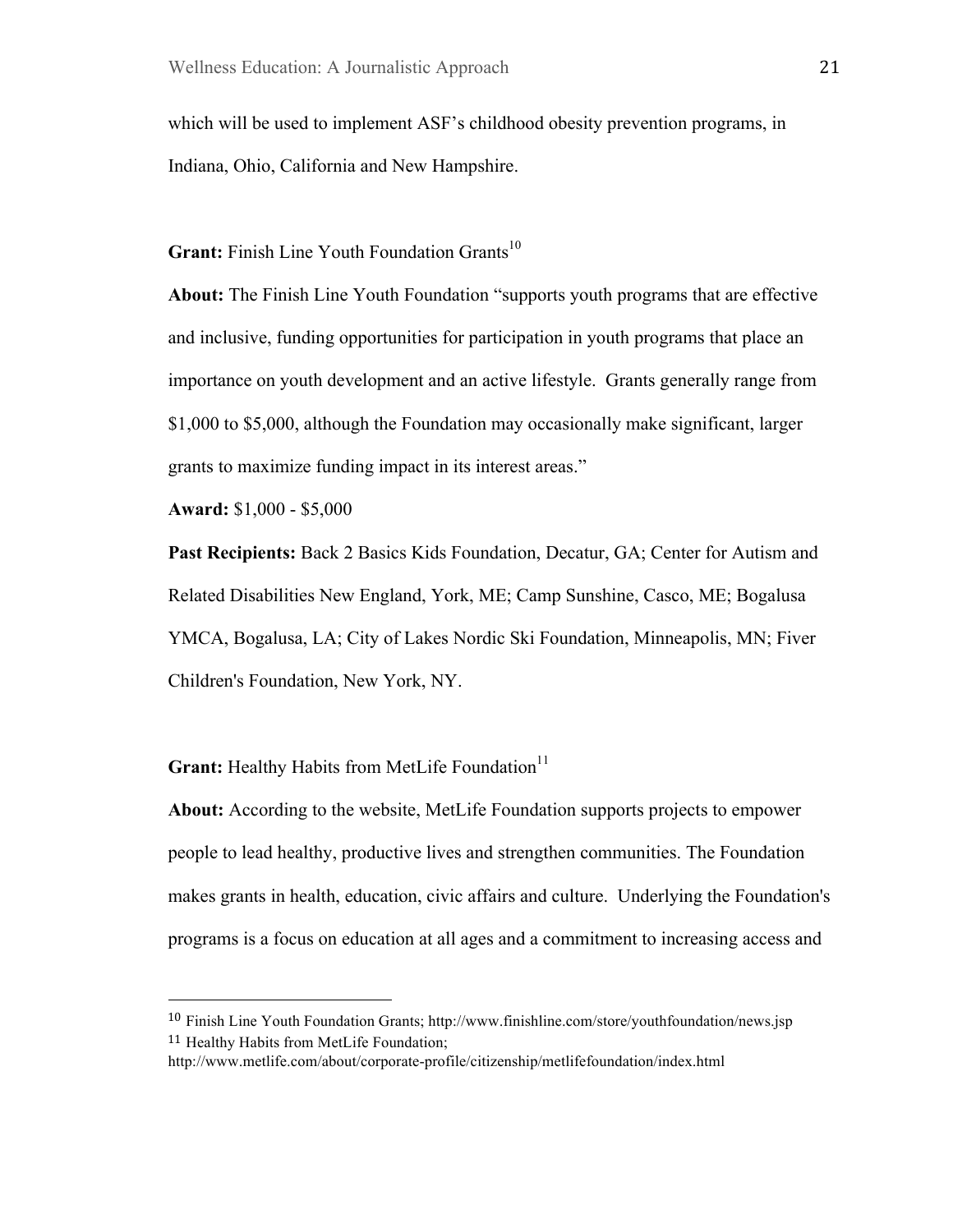opportunity. The Healthy Habits program seeks to promote healthy habits and physical fitness for illness prevention, especially among children. Requests are accepted and reviewed throughout the year.

**Award:** Award amounts vary

**Past Recipients:** MetLife Foundation and the National Guild for Community Arts Education (National Guild) have announced that 12 community arts education organizations in eight states have been awarded technical assistance and grants totaling more than \$80,000 through the 2011 MetLife Foundation Creative Aging Program.

**Grant:** Charles Lafitte Foundation Healthy Living Grants<sup>12</sup>

**About:** The Charles Lafitte Foundation "supports innovative and effective ways for people to help themselves and others around them lead healthy and satisfying lives. The Foundation's areas of interests are education, youth advocacy, and medical research. They prefer projects and programs that provide a permanent solution rather than a temporary bandage. Eligible applicants are nonprofit organizations with  $501(c)$  (3) status." **Award:** Varies

**Past Recipients:** American Diabetes Foundation, American Heart Association, Barnabas Medical Center Foundation, Boys and Girls Clubs of Newark, Brielle Elementary School.

**Grant:** The Sara Lee Foundation<sup>13</sup>

"""""""""""""""""""""""""""""""""""""""""""""""""""""""

<sup>12</sup> Charles Lafitte Foundation Healthy Living Grants; http://www.charleslafitte.org/recent\_grants.html

<sup>&</sup>lt;sup>13</sup> The Sara Lee Foundation; http://www.saraleefoundation.org/funding/focus food related.cfm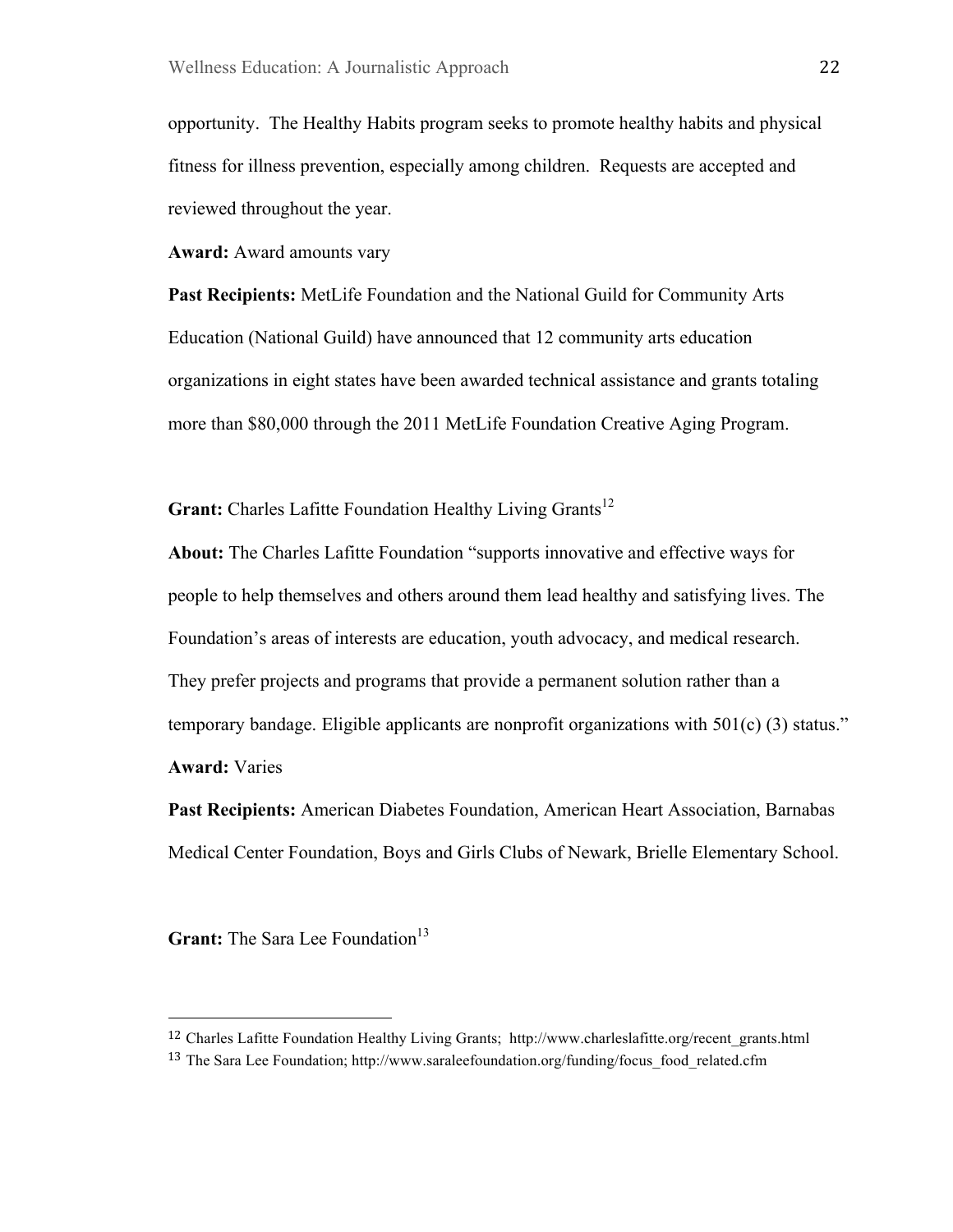**About:** The Foundation "supports nonprofit organizations with clearly defined missions and programs addressing the following areas: food related programs (including food insecurity, nutrition education, and healthy and active lifestyles), women's selfsufficiency programs, and diversity through highly visible cultural programs."

**Award:** Varies

Past Recipients: Common Threads, Feeding America, Food Research and Action Center, Girl Scouts of Chicago, Growing Home, Howard Area Community Center, People's Resource Center, Robert Crown Center for Health Education, Second Harvest Food Bank of Greater St. Joseph.

**Grant:** A.L. Mailman Family Foundation<sup>14</sup>

**About:** The Mailman Family Foundation is a "small national foundation with a broad vision of quality early care and education." They promote: the building of sustainable systems that provide access to high quality early learning experiences for all children; effecting system-wide change by encouraging responsive public policies, and the creation and dissemination of curricula, materials or tools that promote quality. They fund advocacy and strategic communication to inform and build public will, and applied research designed to inform policy and improve practice. And they support funder collaboratives to expand learning and broaden their sphere of influence.

**Award:** The Foundation has assets of just over \$20 million and awards grants totaling approximately \$1 million yearly.

"""""""""""""""""""""""""""""""""""""""""""""""""""""""

<sup>14</sup> A.L. Mailman Family Foundation; http://www.mailman.org/grants/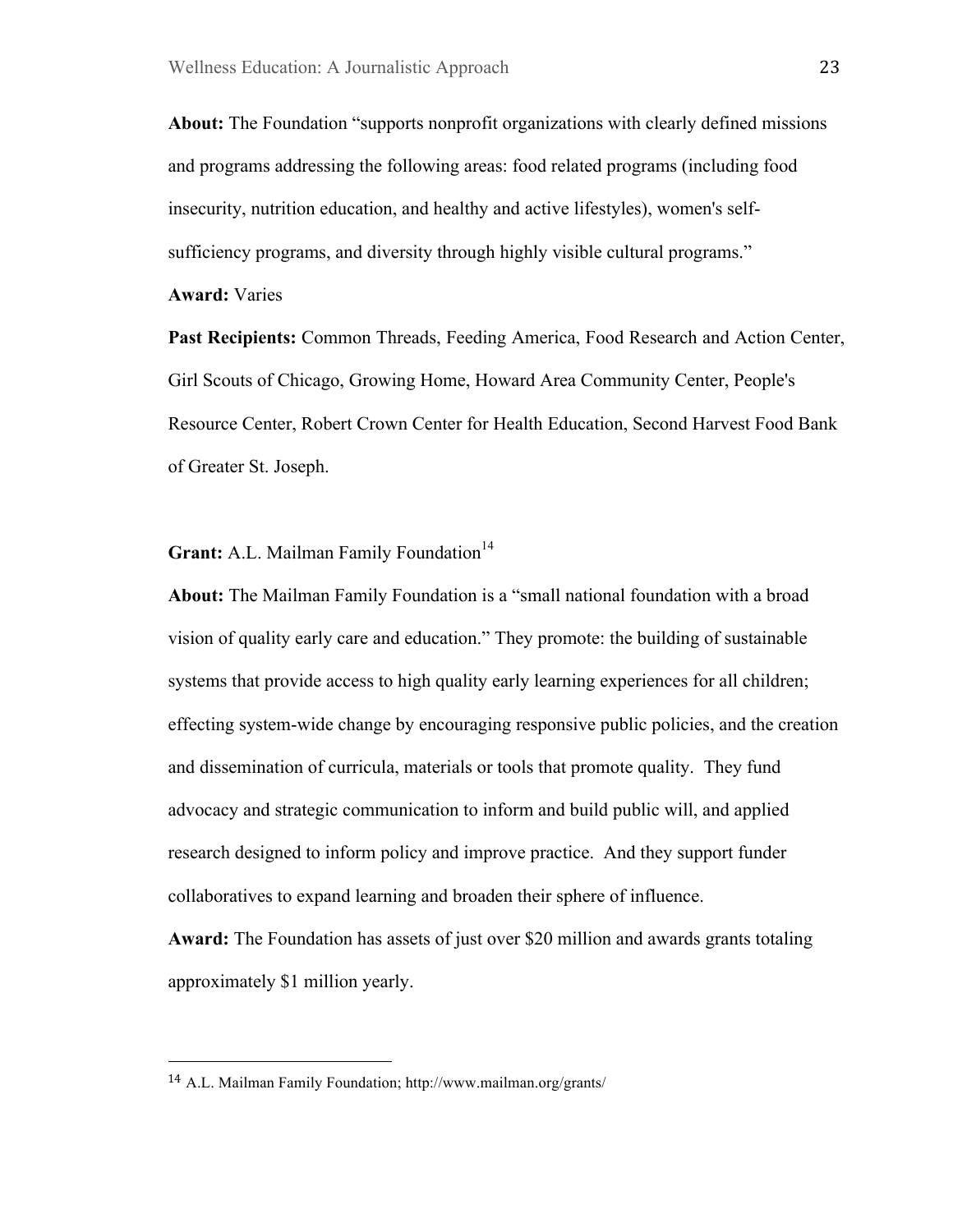**Past Recipients:** Zero To Three (ZTT) received awards of \$50,000 in 2007, 2008 and 2009. The award in 2008 was for the development of a toolkit and other web-based and print resources to support the policy work of ZTT, including Early Experiences Matter: A Guide to Improved Policies for Infants and Toddlers. The 2009 grant supported the work of ZTT's Policy Center.

Overall, the sources selected award grants to help new business start, to support nonprofits, and to support nonprofits or programs that have a health/wellness/community improvement focus. As a new nonprofit that focuses on wellness, oneyouonline.org has a chance to qualify for any of these grants.

#### *Site map and organization*

See Appendix 1.

#### *Other content*

Currently on the prototype site, "other content" falls under the Community and Toolbox sections of the site. In the Community section are links to a Daily Blog, which will feature a medical health professional responding to a news topic; Healthy Home, which groups site content that pertains specifically to families, and Social Media, which will include links to Facebook and Twitter. Social media will help disseminate news, generate discussions about wellness issues and tease out potential newsworthy topics.

The Toolbox line-up will rotate on a month-to-month schedule. This section offers quick links to content provided by experts that has appeared on oneyouonline.org, as well as information graphics that relate to new topics featured in Toolbox, or on the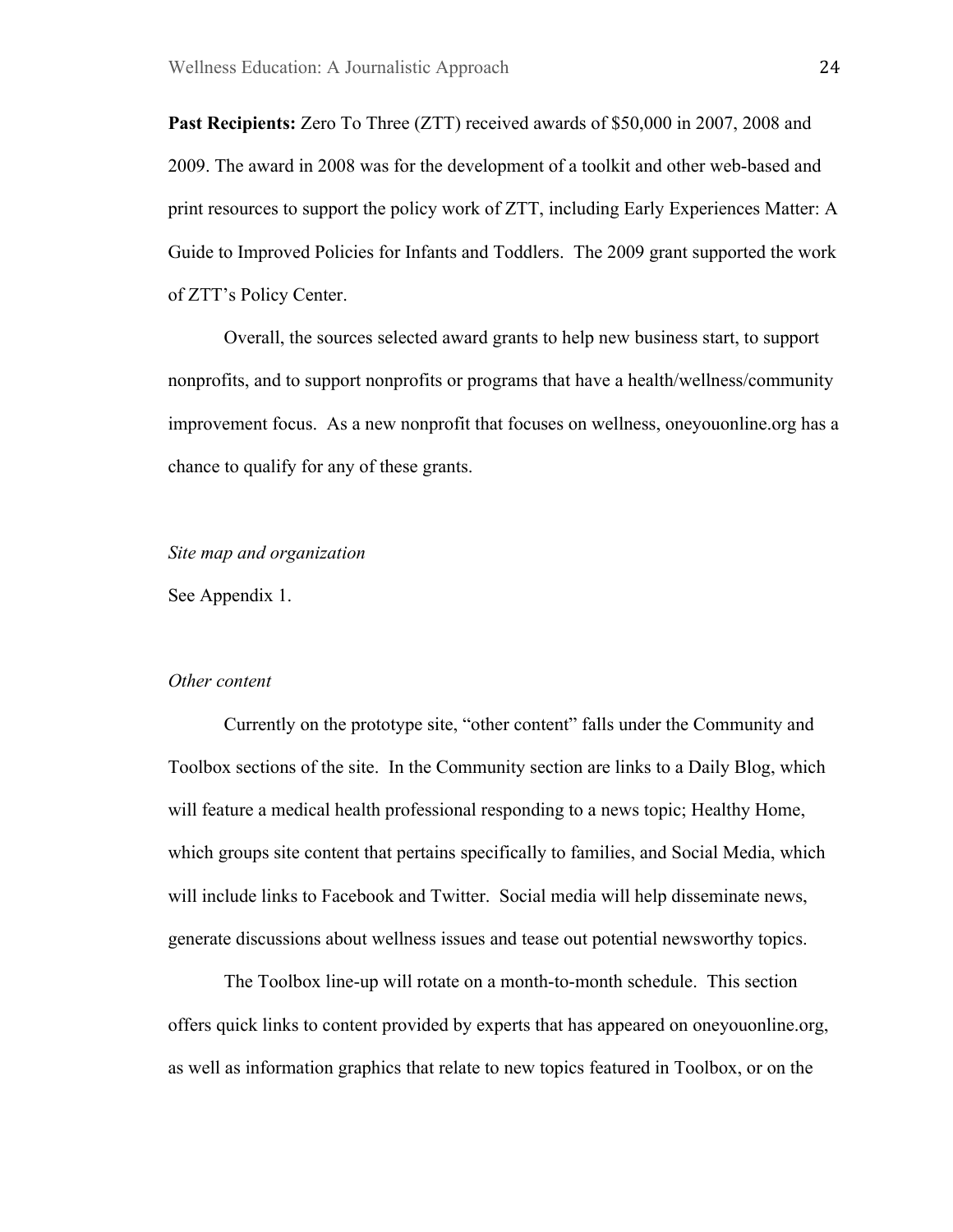site's homepage. In an ideal world, user surveys will help filter out content that is most important to site users.

#### **ONEYOUONLINE.ORG**

The prototype site is: www.oneyouonline.org/DW/oneyou/index.html. It is populated with content by individuals who have studied, researched and reported on wellness topics. For example, Diane Neumark-Sztainer was chosen because of her research on how the family and home environment of adolescents impact their weight, body image, weight control practices, food intake, and level of physical activity. Brian Wansink was selected because of his award-winning academic research on changing eating behaviors that been published in the world's top marketing, medical, nutrition and obesity journals. Results of his research include the introduction of smaller "100 calorie" packages to prevent overeating, and the use of taller glasses in some bars to prevent the over-pouring of alcohol. Wansink brings knowledge of mindful eating and how it applies to disordered and emotional eating, two factors in poor nutrition and weight gain. In general, experts presented on oneyouonline.org focus on the role foods plays in living a healthy lifestyle, on emotional and psychological factors of wellness, and on the role the economy plays in affordability and accessibility of foods with a high nutritional value.

As this is a prototype site, content was gathered based on what was found on the Internet. When the site is fully developed, video content will include documentary-style shorts based on topics similar to in-depth stories used in the prototype. Issues of weight and obesity will be addressed but from an overall health and wellness perspective that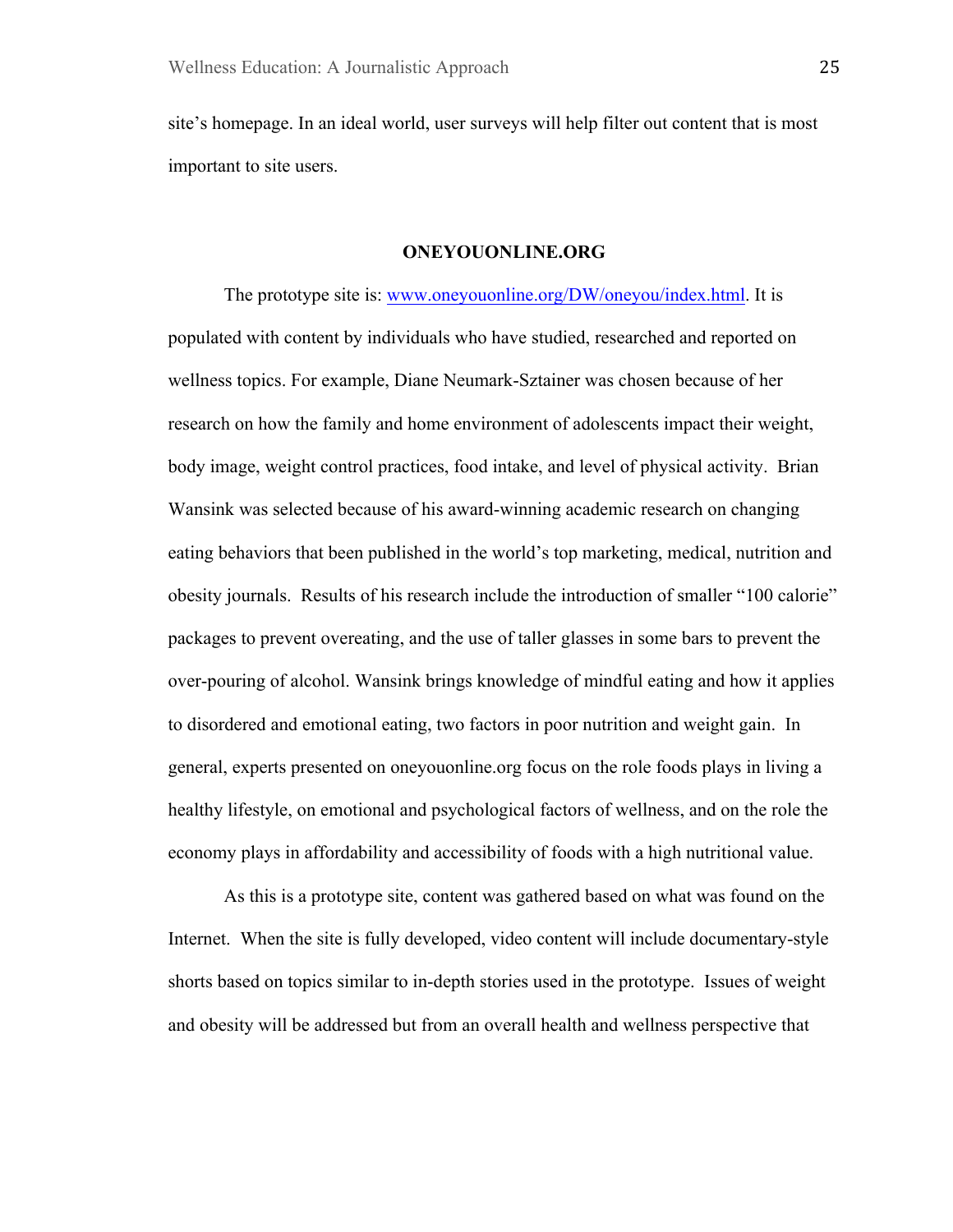examines individual behaviors, food quality and affordability and making sustainable changes.

#### **CONCLUSION**

According to Circle of Blue, "In most cases, the solutions to solve the global freshwater crisis exist. What's lacking is the awareness and will to respond." The same can be said for the poor state of health and wellness among Americans; there are solutions to poor nutrition, lack of physical activity and the overall decline in wellness. Narrowing the focus to two main components of wellness, as oneyouonline.org does, might help individuals find the information they seek to maintain a healthy lifestyle.

User testing becomes very important as site is developed. From the name, to colors, to content, user testing will help tease out works and does not work with the site and allow for revisions and more testing to help make the site the best it can be. Testing will also help determine if a news approach is appropriate, compared to the informal content presentation on the sites examined in the market analysis. For example, the use of multimedia on oneyouonline.org is most similar to the news sites circleofblue.org, nytimes.com and cnn.com. Yet under the umbrella of family wellness, Kids Health ranked number one. Multimedia on that site is limited and what is included is geared toward kids and teens both in design and content.

As the site moves forward, one limitation to consider is financing. Financing is important for any nonprofit as it can sustain it or kill it. With appropriate funding, a staff of journalists experienced in multimedia storytelling, and access to experts like those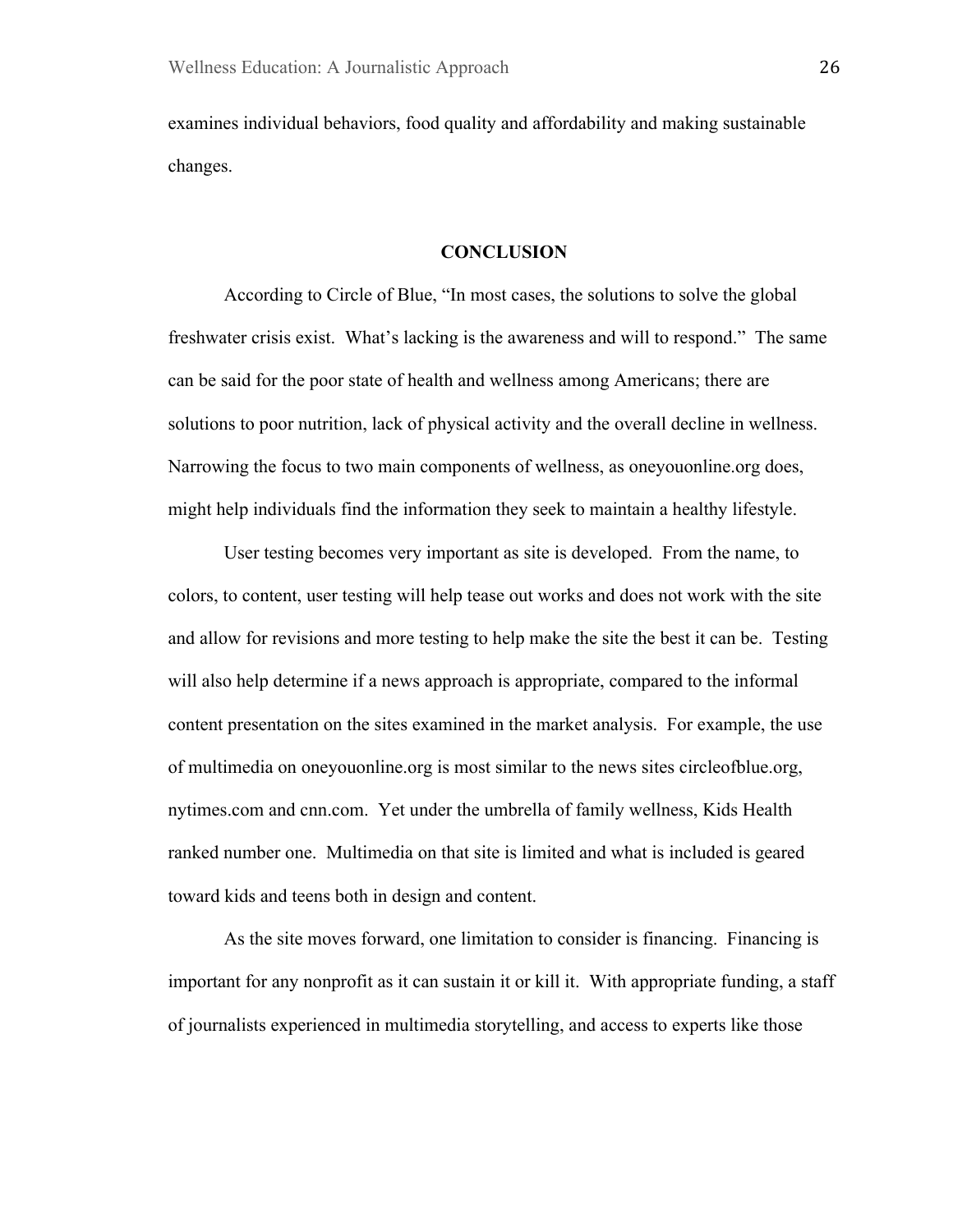referenced on the prototype site, oneyouonline.org will be able to successfully function as a wellness news site.

Another limitation is specifying the targeted demographics as the site is developed through user testing. Finally, acceptance of what the site offers: wellness news and education, as opposed to a quick-fix.

#### **OUTSIDE EVALUATIONS**

#### *Evaluation I*

Bob Meister is an entrepreneur in his mid-60s who owns various small businesses and manages websites for those companies. Meister is a former supervisor and was chosen because of his background in starting small businesses and his knowledge of website design and development. Responses have not been edited.

1.What are your credentials (knowledge and experience of the subject area)?

I'm pretty experienced in web page development. My experience in selecting healthy food is limited to reading about nutrition ala Atkins (Diet) and frequenting the Prather labs in Carmel (Ind.)...He's an alternative medicine chiropractor that seems to have a degree of success, including a weekly radio show.

2. What is your relationship to the subject matter?

I have a casual interest in this type of site, looking for ideas.

3. Evaluate the topic as appropriate for this creative endeavor?

This category of information benefits from using multi media. Folks don't want to read long articles, but would rather listen or watch. Shorter articles, with links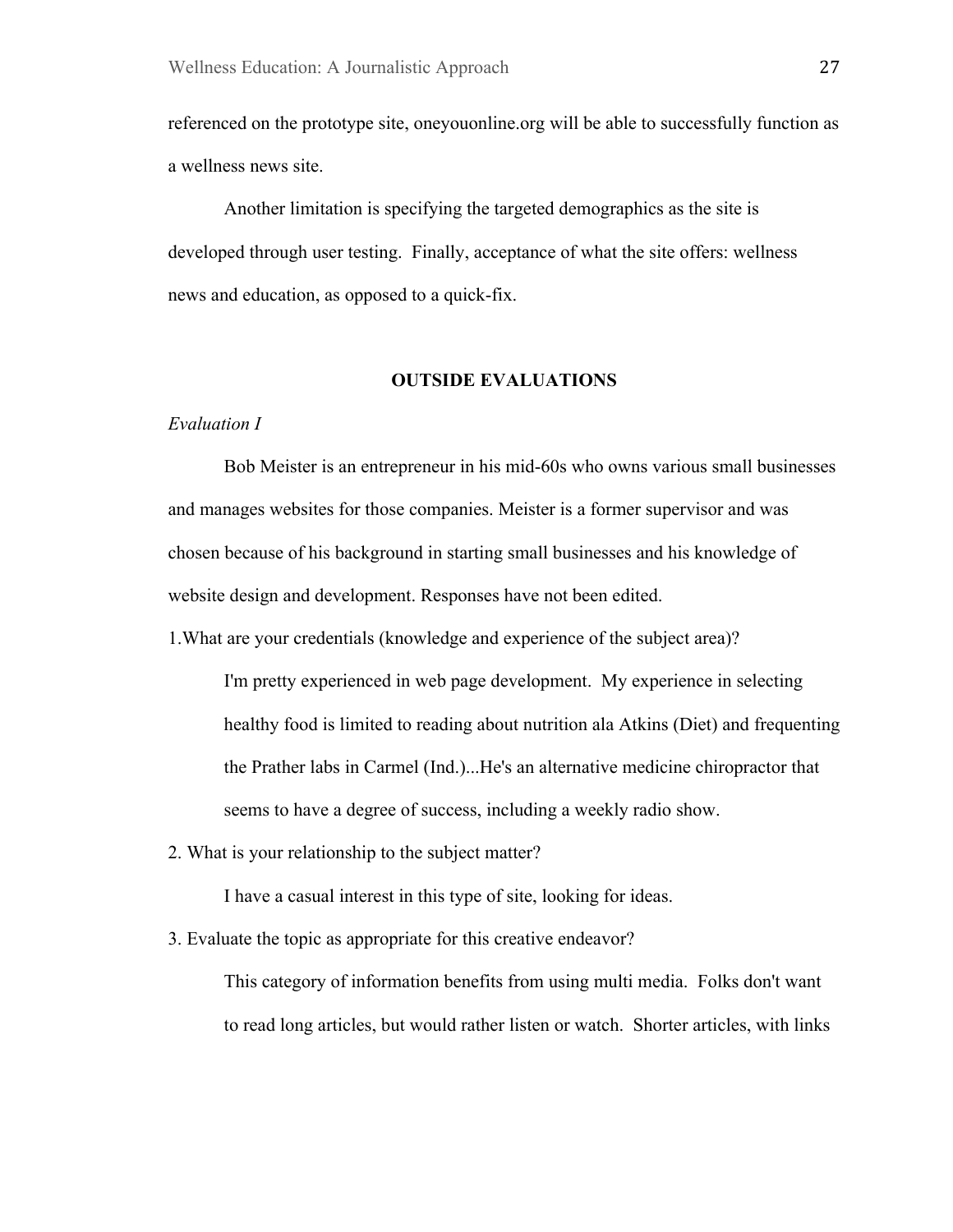to other short articles are great. Frequently updated materials are mandatory, as older articles seem worthless.

4. Evaluate the student's approach.

Great use of colors...subdued. Great use of columns to present a greater diversity of information for reader to select from. Site loaded quickly. Lots of links and that's good. Use of audio and video is positioned correctly.

5. Evaluate the body of the project based on: a) quality; b) depth of treatment; c) coverage

Quality is very good and very professional. Yet the reader isn't over whelmed. By using complimentary colors I was encouraged to read the links on the right side. Tons of info available by selecting top menu options...kind of hidden...perhaps a drop down would encourage further page searching. Depth of treatment is quite overwhelming. Index page isn't too long, but I'm not too sure if readers would know to select the top menu items to find all the info. Having the 'return' links at the bottom of some of the pages is really a good idea. This is a very comprehensive site and it would be easy for the casual reader to get lost without that guidance.

6. Evaluate the student's contribution to the field (e.g., body of knowledge) This site has the caliber of sites by major pharmacies, fitness magazines and professionals like Dr. Mercola. From my background, I would expect to see some call to action...e.g., capturing a reader's email, or making an offer for purchase, or some type of headline that changes daily or weekly. Perhaps some syndication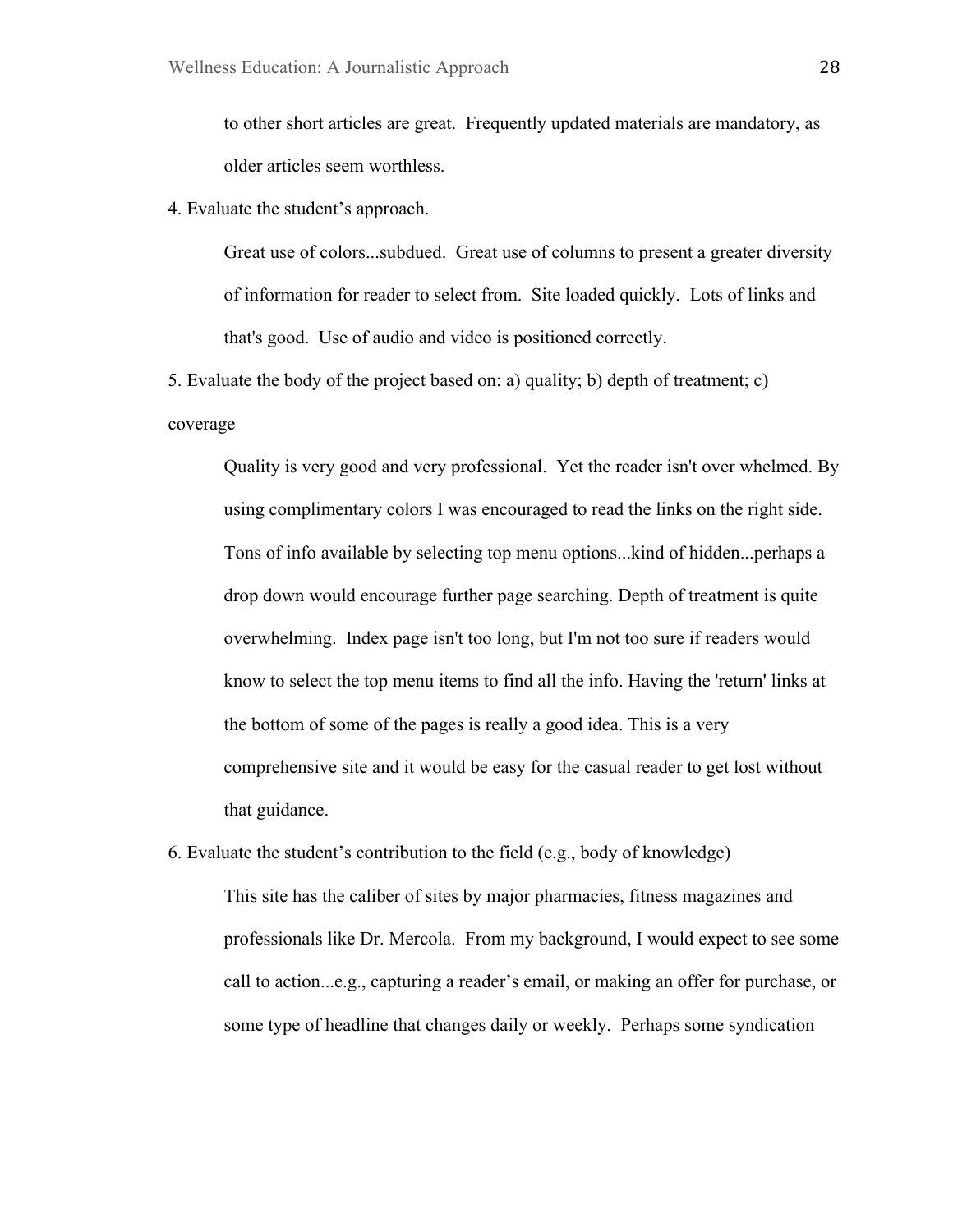links whereby each new headline is displayed automatically. Other than that, this is a very elegant site that keeps a viewer's interest.

#### *Evaluation II:*

Kathy Smith is journalist in her late 40s and has been my acquaintance for over a year.

1.What are your credentials (knowledge and experience of the subject area?)

I have been a journalist for more than 35 years at The Star Press in Muncie, Ind., having been a writer, editor and page designer with some experience writing for and posting to the Web product and have been a Web surfer for 15 years.

2. What is your relationship to the subject matter?

I have worked with Vicki Rosenberger, first when she was an intern at The Star Press, and now as a part-time employee.

- 3. What is your evaluation of the topic as appropriate for this creative endeavor? More and more people are turning to the Web for health information and help making their lives and the lives of their families healthier. A website that is a onestop shop with information and tips for busy parents is an excellent and timely idea.
- 4. Evaluate the student's approach.

I like that it is geared toward getting factual and scientific information about obesity and healthy habits into the hands of parents. I think parents today are bombarded with information, much of it inaccurate or unhelpful (fluff) and have a difficult time determining what they need to take away for themselves and their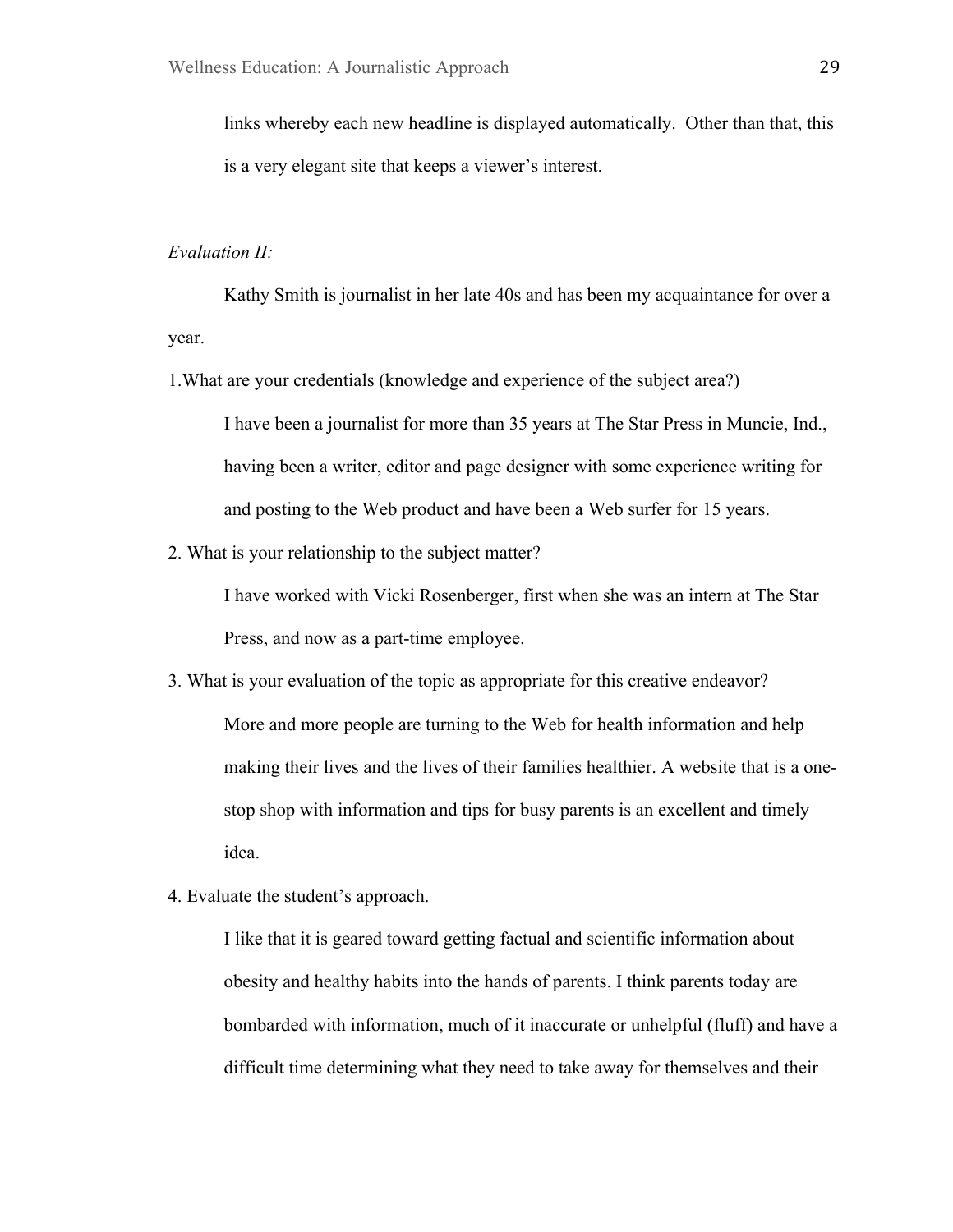children. I think this site does a good job presenting information that is not only

factual, but actually useful, in a straightforward, easy to use design.

5. Evaluate the body of the project based on: a) quality; b) depth of treatment; c) coverage

I think the quality of the information here is excellent, from reputable sources, as is the depth of treatment. The fact that viewers can choose from in-depth articles, videos and flip-through tips provides options for a wide variety of web surfers and will appeal to both those who have a lot of time to spend exploring a site and those whose time is limited and just want quick hits.

6. Evaluate the student's contribution to the field (e.g., body of knowledge)

I think this site would be bookmarked by many, as it offers a good balance between a strictly science-based information site and a chatty, strictly community site. I liked the balance of in-depth backgrounding science articles and the quick, how-to and tips pieces that allow users to translate the science into action, the simple-to-use info graphics , videos and podcasts. Paired with the blogs and community options, I think the site has a lot to offer for a wide variety of users. I would return to this site.

### *Summary*

Three site users evaluated oneyouonline.org according to criteria from the Ball State Graduate School. Only two were required, and those selected were individuals who claimed to have little knowledge in nutrition and physical activity. The user evaluations helped me see that multimedia storytelling is appealing to users. Short videos, interactive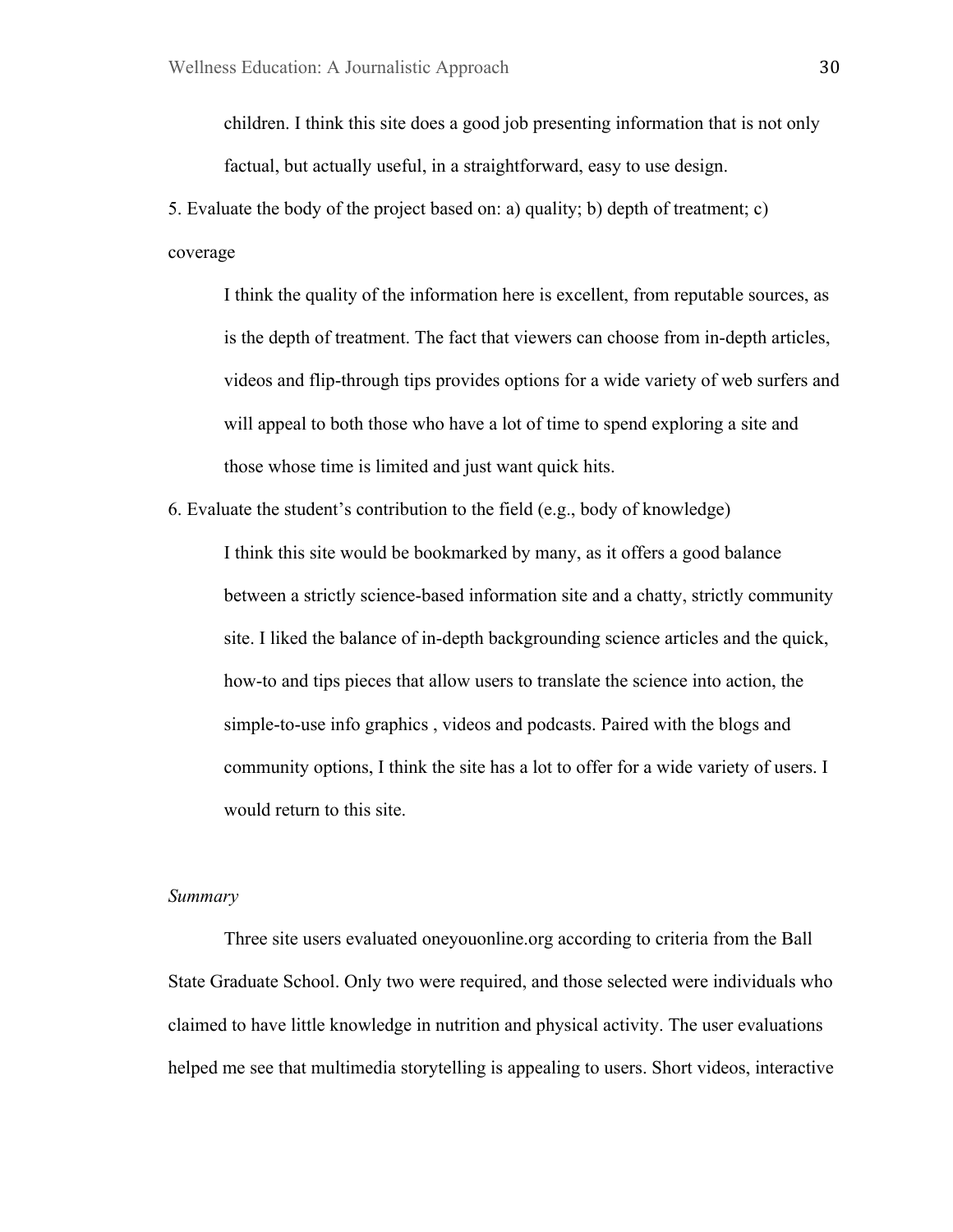information graphics and podcasts can help break down dense information into digestible parts. The results also support the importance of user testing. A few site reviews are not enough to draw conclusions and make changes. More information is necessary to determine how to best improve oneyouonline.org.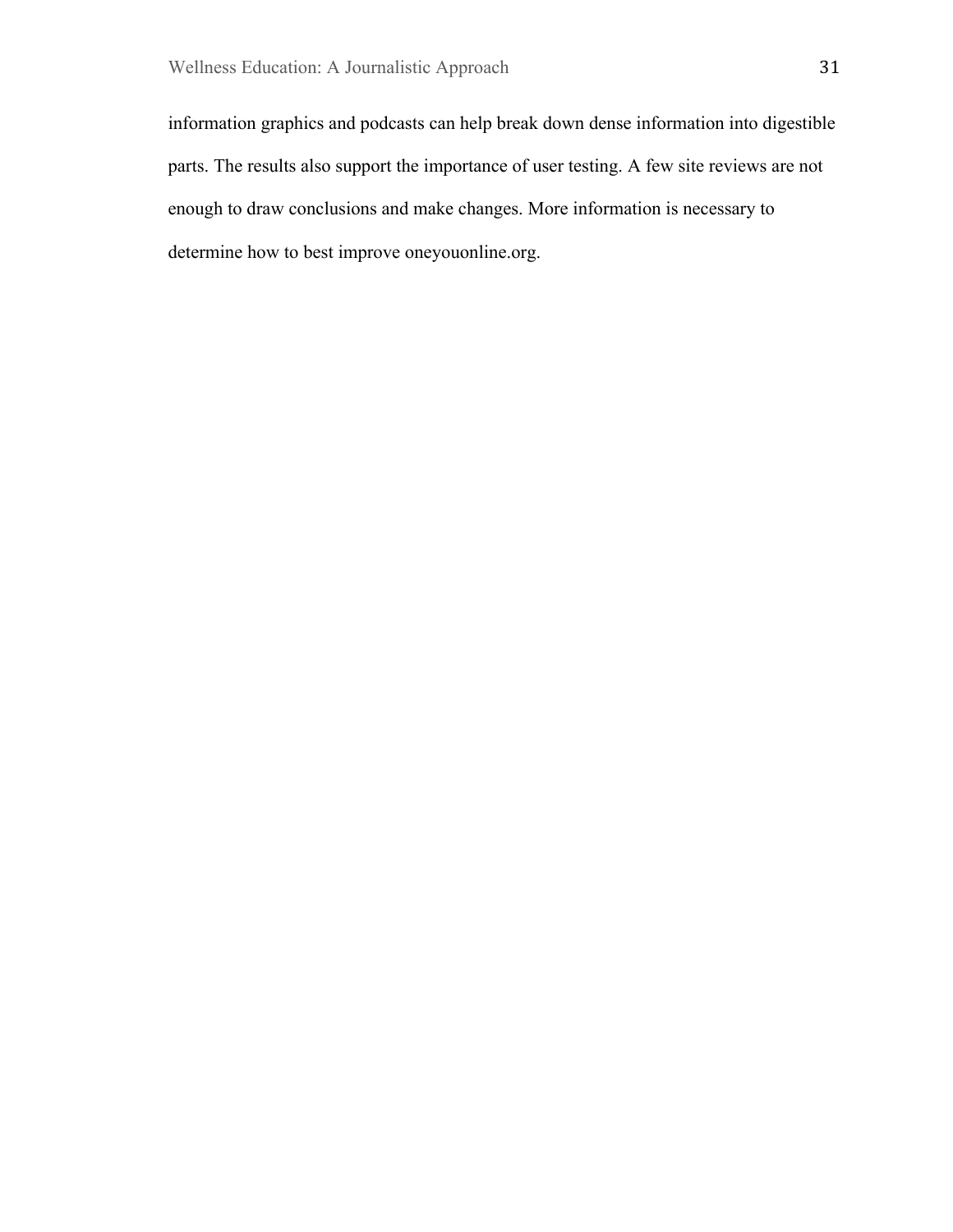# **BIBLIOGRAPHY**

Bacon, L. "Health at every size manifesto." *www.lindabacon.org,* 2007. *www.lindabacon.org/Bacon\_HAESmanifesto*

Bacon, L. & Aphramor, L. (2011). Weight science: Evaluating the evidence for a paradigm shift. *Nutrition Journal,* 10(9), 1-13.

Bittman, Mark. "How to make oatmeal … Wrong." *nytimes.com*, February 2011. http://opinionator.blogs.nytimes.com/2011/02/22/how-to-make-oatmealwrong/?scp=1&sq=how%20to%20make%20oatmeal&st=cse www.nytimes.com.

Danielsdottir, S., Burgard, D., & Oliver-Pyatt,W. (2009). AED Guidelines for Childhood Obesity Prevention Programs, http://www.aedweb.org.

Field, A. E., Austin, S. B., Taylor, C. B., Malspeis, S., Rosner, B., & Rockett, H. R., et al. (2003). Relation between dieting and weight change among preadolescents and adolescents. *Pediatrics, 112* (4), 900–906.

Cogan, J.C., Maine. M.D., & Smith, J.P., (2008). The Risk of a Quick Fix: A Case Against Mandatory Body Mass Index Reporting Laws, Eating Disorders. *Eating Disorders, The Journal of Treatment and Prevention*, 16:2-13.

Lau, R.R., Quadrel, M.J., & Hartman, K.A. (1990). Development and change of young adults preventive health beliefs and behavior: Influence from parents and peers. *Journal of Health and Social Behavior* (31), 240-259.

Lowry, R., Wechsler, H., Galuska, D.A., Fulton, J.E., & Kann, L. (2002). Television viewing and its associations with overweight, sedentary lifestyle, and insufficient consumption of fruits and vegetables among US high school students: Differences by race, ethnicity, and gender. *Journal of School Health,* 72(10), 413-421.

Manson, Skerrett, Greenland, & VanItallie, (2004). The escalating pandemics of obesity and sedentary lifestyle: A call to action for clinicians. *Archives of Internal Medicine*, 164(3), 249-258.

Ogden, C. & Carroll, M. (2010). Prevalence of Obesity Among Children and Adolescents: United States Trends 1963-1965 Through 2007-2008; Division of Health and Nutrition Examination Surveys, the Center for Disease Control and Prevention, www.cdc.gov.

Pollan, M. (2007). "You are what you grow." *nytimes.com,* April 22, 2007. *http://www.nytimes.com/2007/04/22/magazine/22wwlnlede.t.html.*

Sen, U. (2010). "10 Reasons why our ancestors were healthier than us." Healthcave.com, June 6, 2010. http://healthcave.com/10-reasons-why-our-ancestors-were-healthier-than-us/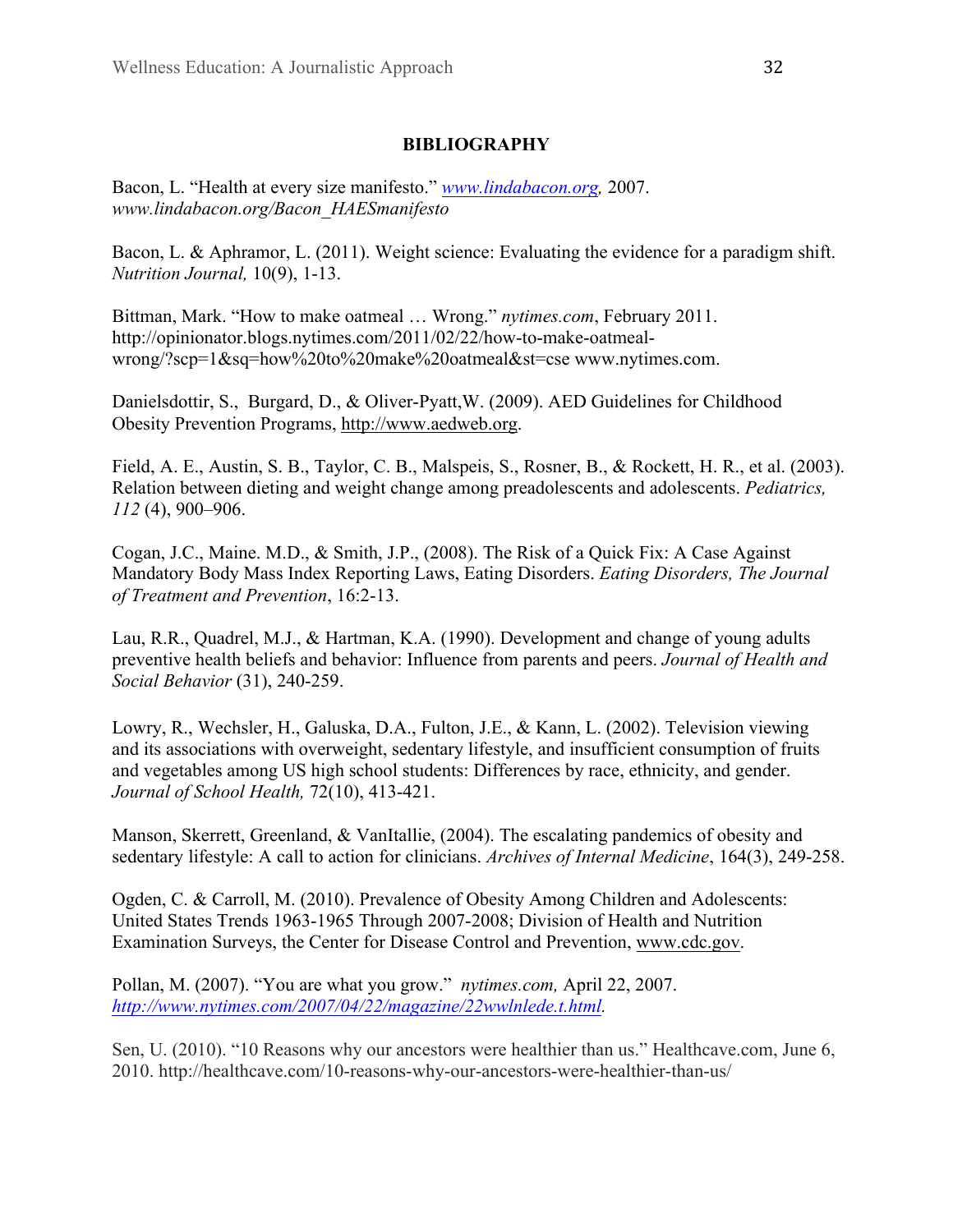Stewart, H., Blisard, N. & Jolliffe, D. (2006). Let's eat out: Americans weight taste, convenience and nutrition. *United States Department of Agriculture Economic Information Bulletin (19), 1-10.*

Thompson, J.K., and Heinberg, L.J. (1999). The media's influence on body image disturbance and eating disorders: We've reviled them, now can we rehabilitate them? *Journal of Social Issues*, 55(2), 339-353.

United States Department of Agriculture. "Tips for Using the Food Guide Pyramid for children 2 to 6 years old." *letsmove.gov,* March, 1999. Link no longer available.

# *Websites*

Alexa: A web information company. http://www.alexa.com

Alliance for a Healthier Generation. http://www.healthiergeneration.org

A.L. Mailman Family Foundation. http://www.mailman.org/grants/

American Heart Association. http://www.heart.org

Ball Brothers Foundation. http://www.ballfdn.org/ ball foundation

Brain Wansink. http://mindlesseating.org/about.php

Central Indiana Community Foundation (CICF); http://www.cicf.org/

Circle of Blue. http://www.circleofblue.org

Center for Disease Control. http://www.cdc.gov/obesity/childhood/index.html

Charles Lafitte Foundation Healthy Living Grants. http://www.charleslafitte.org/recent\_grants.html

ChooseMyPlate. http://choosemyplate.gov

The Community Foundation of Muncie and Delaware County. http://www.cfmdin.org/

Cable News Network. www.cnn.com

DelMonte. http://www.fruits.com

Finish Line Youth Foundation Grants. http://www.finishline.com/store/youthfoundation/news.jsp

Kids Health. www.kidshealth.org and http://www.nemours.org/about/kidshealth.html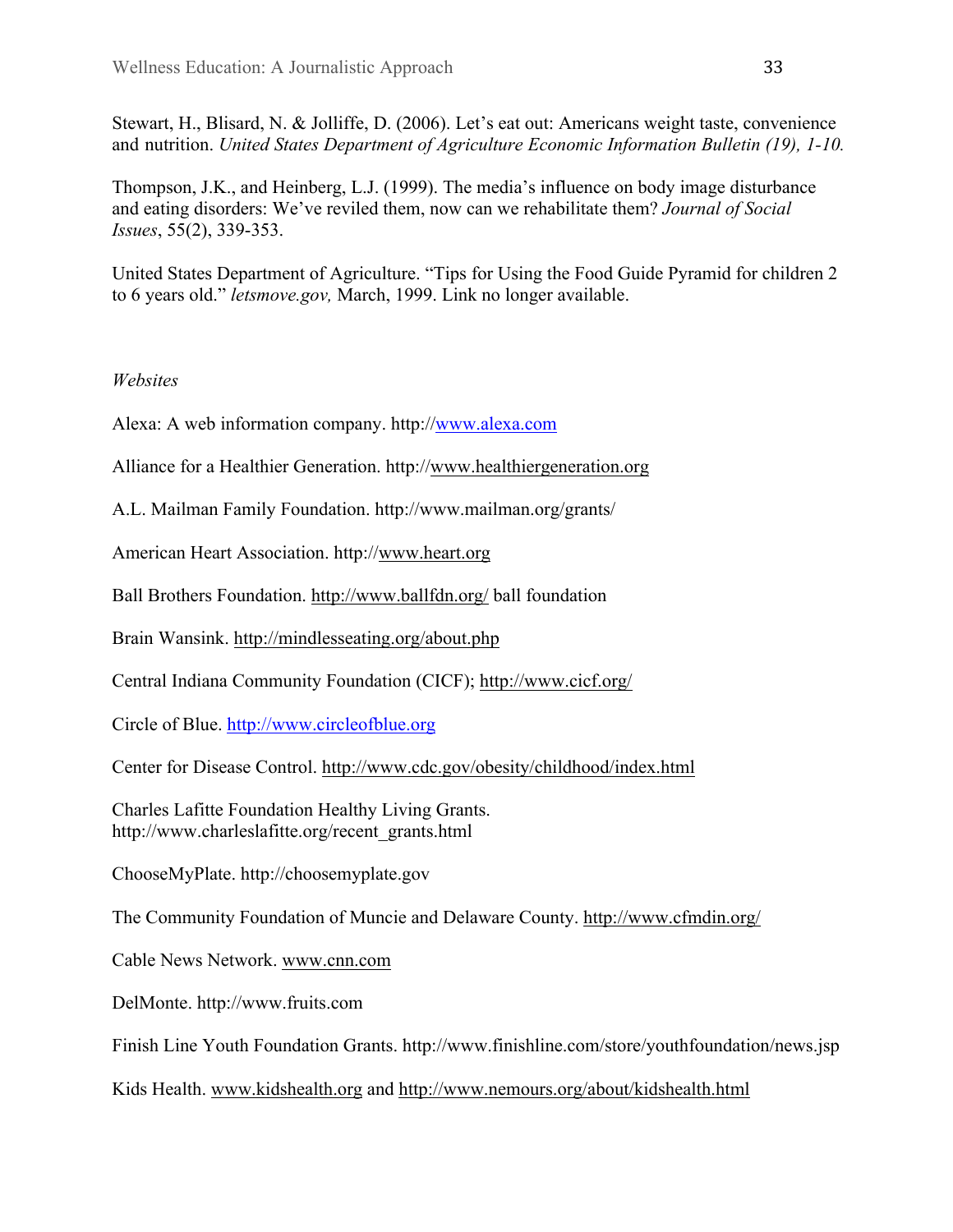Let's Move. letsmove.gov

MetLife Foundation; http://www.metlife.com/about/corporate-profile/citizenship/metlife-foundation/index.html

Milk. http://gotmilk.com

New World Encyclopedia. http://www.newworldencyclopedia.org

The Sara Lee Foundation. http://www.saraleefoundation.org/funding/focus\_food\_related.cfm

Society of Professional Journalists. *http://www.spj.org/ethicscode.asp*

Time Magazine. http://www.time.com

University of Minnesota Academic Health Center, for biography on Diane Neumark-Sztainer. http://www.ahc.umn.edu/meet/experts/neumarksztainer/index.htm

U.S. Department of Agruculture. http://www.usda.gov

WellPoint Foundation & Blue Cross and Blue Shield Association. http://www.wellpointfoundation.org

Wells Fargo. https://www.wellsfargo.com/donations https://www.wellsfargo.com/downloads/pdf/about/corporate/IndianaOhioFactSheet.pdf

Whole Grains Council. http://www.wholegrainscouncil.org

YMCA. http://ymca.net